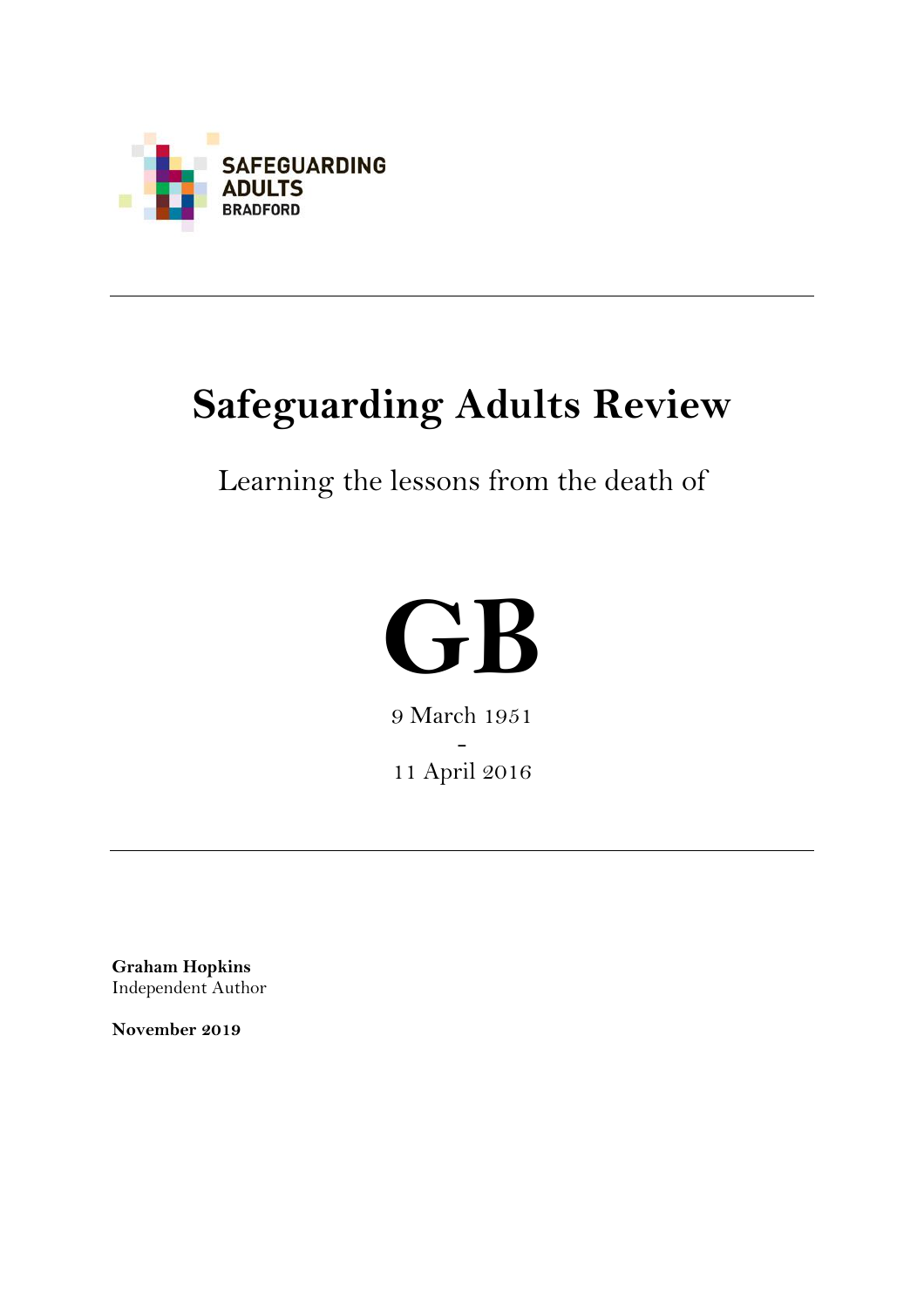#### **1 Summary**

- 1.1 GB was a 65-year-old man with a brain injury receiving social care and support, who sadly died following a fire in the house where he lived with his mother, SB. This review examines the quality of the contact with GB by health, social care and emergency services in the years leading up to his death.
- 1.2 There were undoubted pockets of excellent practice some good inter-agency work (for example between police and adult social care, and community matron service and adult social care) and some exemplary practice from the GP, the hospital trust, and ambulance and fire services.
- 1.3 However, there were some practice issues that arguably dropped below the standards that could be reasonably expected. It appears, from the initial evidence supplied, that very little was done actively (with the commendable exception of the GP practice) to directly find out from GB himself his views, wishes and feelings. Bradford Adult Social Care belatedly provided subsequent evidence that while the social worker did primarily discuss GB's care with SB, GB (who they say was shy, quiet and a man of few words) was always present; and their long-term experience of GB and SB's relationship did not raise any concern of neglect, abuse or control. Nonetheless, it appears that all too often workers across all services relied either instinctively or deliberately on communicating through SB – thus, in my view, contributing to her becoming the seemingly unchallenged decision-maker.
- 1.4 There also appears to be a lack of professional consistency over GB's capacity to make decisions for himself. While recognising the complexity of capacity, all too often, it seemed as if there was an assumption of *a lack of* capacity rather than one *of* capacity. Even where specific capacity assessments took place, I think the integrity and robustness of those decisions remain ultimately less than convincing.
- 1.5 Although there are examples of good information-sharing between agencies there are also occasions where this seemed it could have been more widely and routinely improved.
- 1.6 Overall, there was also a troubling lack of urgency in dealing with raised concerns or safeguarding alerts, and a lack of clarity on SB's ability to care for GB in a consistently safe way. Indeed, had a safeguarding meeting been called following information provided by Lancashire Constabulary, this might have led to a more concentrated approach from, in particular, adult social care and police. There are clear issues of cross-border information-sharing that need to be improved.
- 1.7 Nonetheless, I do consider that lessons will, indeed, be learnt from all of the issues raised by this review – and it is commendable that some have already been addressed.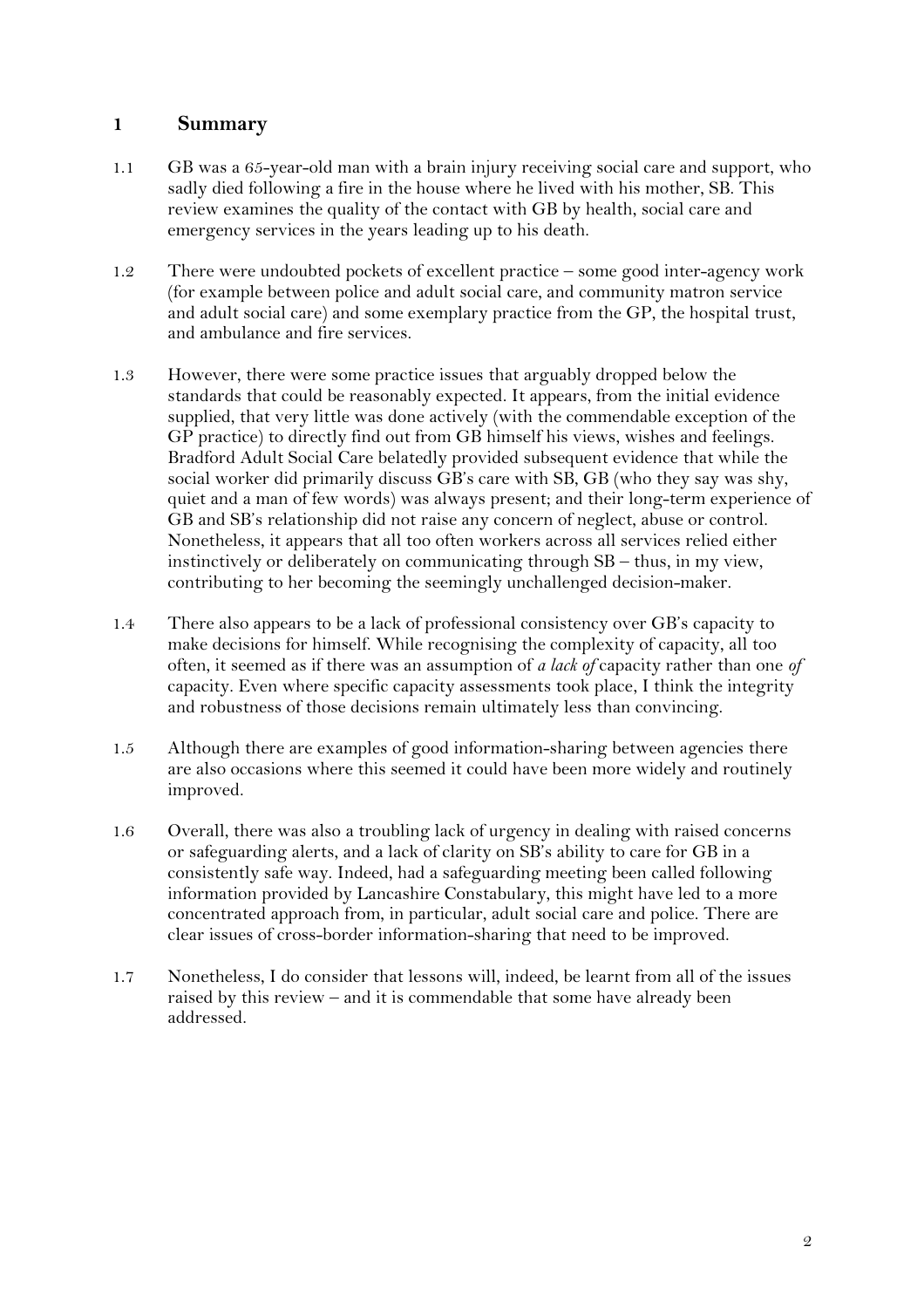## Safeguarding Adults Review

## **Contents**

| Page           | <b>Content</b>         |
|----------------|------------------------|
| $\mathcal Q$   | Summary                |
| $\overline{4}$ | <b>GB</b>              |
| $\overline{5}$ | Why this report?       |
| $\overline{7}$ | Reviewing the evidence |
| $8\,$          | Chronology             |
| 13             | Analysis               |
| 31             | Lessons learnt         |
| 35             | Family's views         |
| 36             | Recommendations        |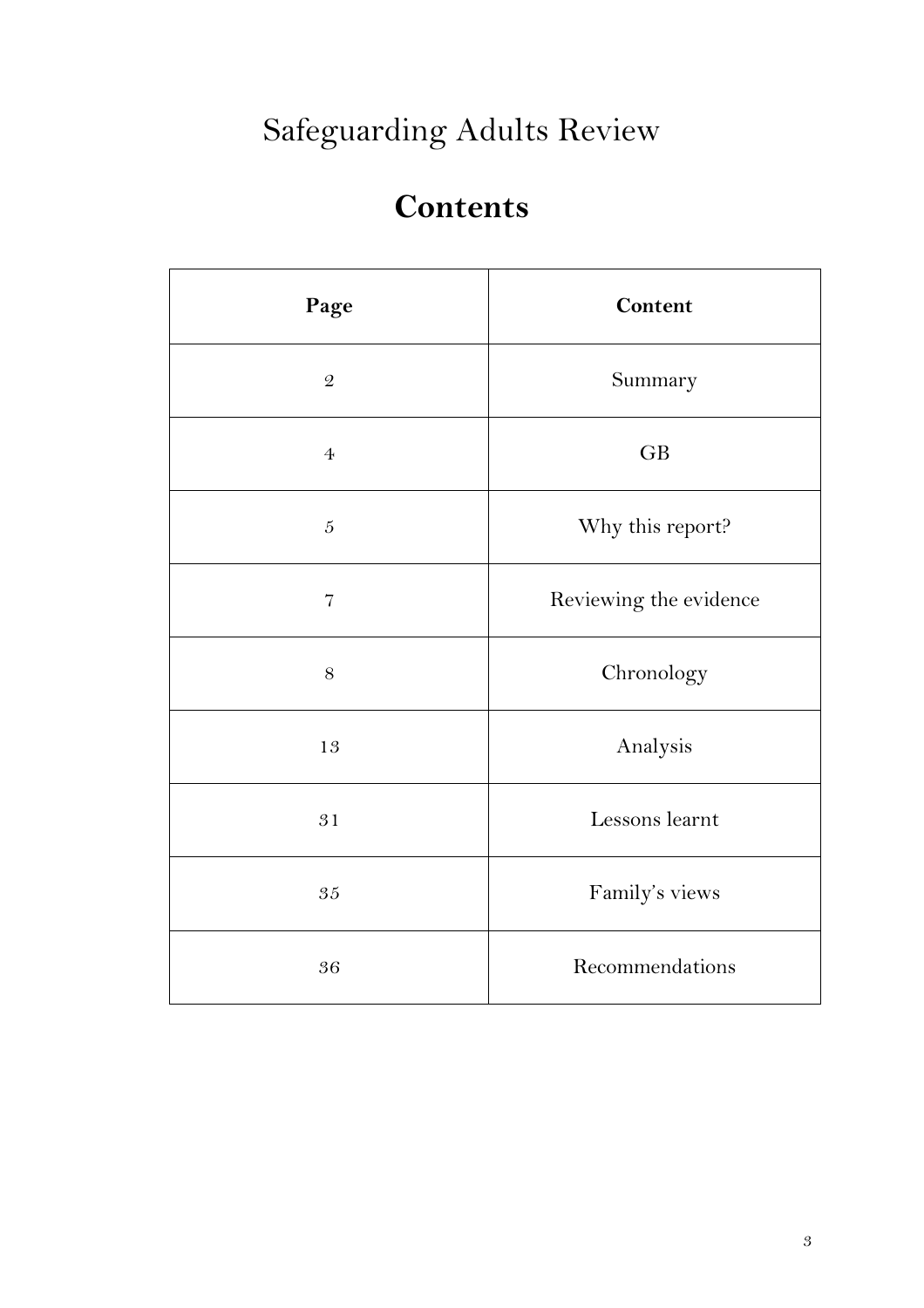#### **2 GB**

- 2.1 GB was born on 9 March 1951. He was the son of SB and sister of JB. He had two daughters – HB and PB – from his marriage to JL.
- 2.2 In his last 25 years GB lived in Ilkely, with his mother SB. They would usually holiday and spend weekends at a hotel and holiday complex in Lancashire, where SB owned a lodge.
- 2.3 In 1981, GB was arrested by West Yorkshire Police for drink-driving ("over prescribed limit"). While in custody at Otley Police Station, GB attempted to hang himself. Although unsuccessful in taking his own life he sustained hypoxic brain injuries – which meant although there was a partial supply of oxygen to the brain it was inadequate for the brain to function normally. The injuries were irreversible and resulted in GB having a "significant cognitive disability" – causing, for example, communication and memory problems.
- 2.4 GB's family say that following his brain injury, GB's daughters and his sister found it difficult to maintain their relationship with him. They add they were also discouraged from seeing him by SB, and became estranged. From this time SB became GB's primary carer. In recent years, additional care and support was provided by personal assistants and home care agencies through the direct payments scheme run by Bradford Adult Social Care.
- 2.5 On 18 March 2016, GB and SB were the victims of a fire at their house. Sadly, GB died as a result of the fire on 11 April 2016. He was 65 years old.
- 2.6 As West Yorkshire Police state: "It is apparent from the investigation that no other suspects were identified. It is clear that the fire was started from inside the premises and that both occupants of the address where within when the fire took hold. Neither occupant tried to escape nor nothing prevented them. The door was locked from the inside. The evidence gathered aligns to the fire being deliberate and caused by accelerant."
- 2.7 Although SB survived the fire, she sadly died in her holiday home just under a year later while being investigated by police for murder/manslaughter. The death of SB concluded the investigation by police.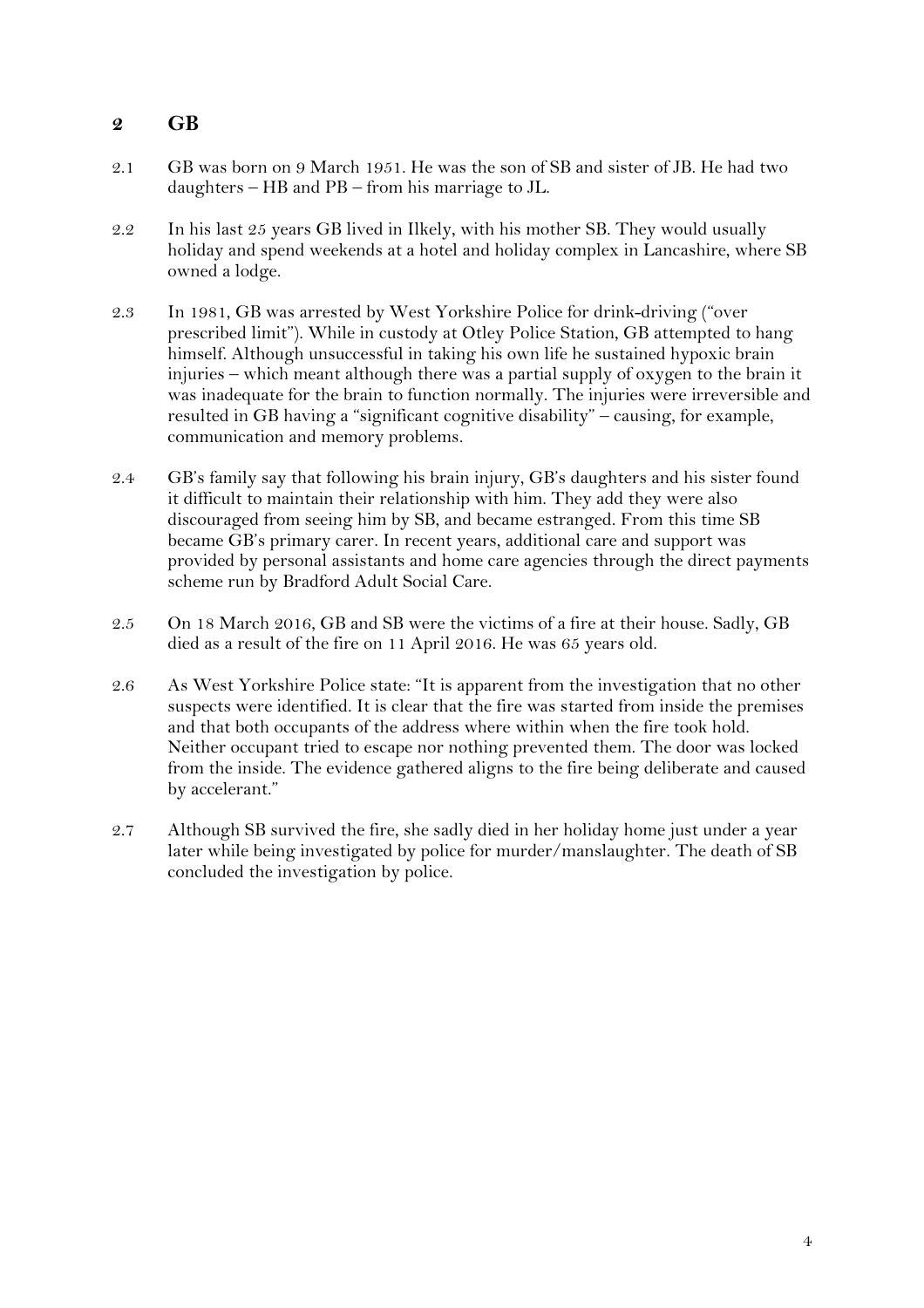#### **3 Why this report?**

- 3.1 The Care Act 2014 requires Safeguarding Adults Boards to review what has happened in cases where an adult who needs care and support either dies or suffers serious harm, and where abuse or neglect may have been a factor.
- 3.2 The Bradford Safeguarding Adults Board (BSAB) agreed the case of GB met the criteria for a Safeguarding Adults Review (SAR). All public services (including adult social care, health services, police and fire service) that were involved with GB in the last few years of his life have taken part in this review. They have each looked at their involvement to identify if their responses could or might have been different or improved.
- 3.3 The BSAB appointed Graham Hopkins as the independent author of the report. He is director of *do the write thing* (a company that provides training, consultancy and events on, for example, effective recording in social care). He is author of *Plain English for Social Services, The Write Stuff – A guide to effective writing in social care,*  and *An Inspector Calls - A Practical Look at Social Care Inspection*. A former head of inspection and full-time journalist with the social work magazine, *Community Care*, he has worked in social care for over 30 years.
- 3.4 The purpose of this review is to understand and acknowledge what happened; understand and agree where things could or might have been done differently; and to learn lessons for the future. This report will look at the evidence presented by all involved to help improve the way that people in the Bradford area can get the best possible care, support and protection.
- 3.5 The BSAB agreed the following terms of reference (although not involving the author):

*The Purpose of the Safeguarding Adults Review is to establish whether there are lessons to be learnt from the circumstances which resulted in the death of* **GB** *who was subject to four safeguarding adults concerns. The review sought to address two principal questions:*

- *Were safeguarding concerns identified, reported and responded to as safeguarding adults concerns prior to the incident which resulted in the death of GB.*
- *How effective and proportionate was the multi-agency response and was it in keeping with the expectations specified in the West Yorkshire Multi-Agency Procedures for Safeguarding Adults at Risk of Abuse?*

*The review is to look at the way in which professionals and agencies worked together to safeguard adults at risk of abuse and set out the lessons to be learned from the responses by professionals and agencies in terms of effectiveness and proportionality. Specifically, the review will seek to address:*

 *The interface between health services, the Council adult social work services, the police and respective adult safeguarding leads*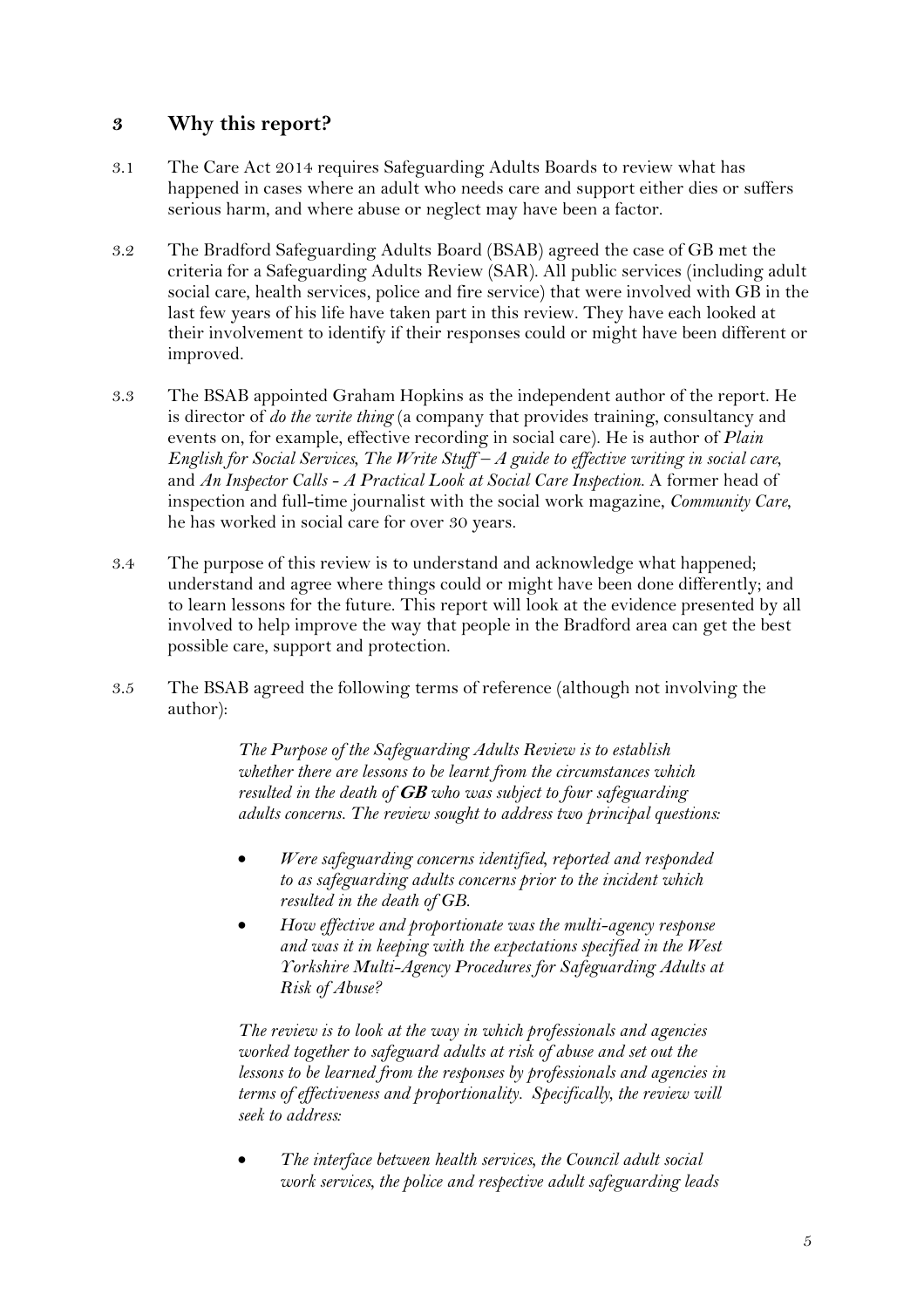*with a clear focus on what intelligence could have been used to alert to the situation prior to the serious incident.*

- *The role of the City of Bradford MDC adult social work services in terms of both micro-commissioner of the support provided to GB and as the lead agency for responding to safeguarding adult concerns, the flow of information and relationships with other agencies, the decision-making process being followed by operational adult social work services and how it operated in this situation.*
- *The actions taken by West Yorkshire Police, from their initial intelligence to the subsequent decisions in relation to potential criminal investigations at various points up to the incident occurring.*
- *The involvement of health services in the support of* **GB** *and how concerns were reported and acted on.*
- *The involvement of West Yorkshire Fire Service and how concerns were reported and acted on.*
- *The extent to which the wishes, feelings and views of* **GB** *and their carer were established in keeping with the statutory principles of the Mental Capacity Act 2005.*

*Consideration of the extent to which current practice and improvements implemented since the incident address the concerns identified from the review process.*

- 3.6 To meet the terms of reference, the review will look at the way each agency:
	- put GB's views, wishes and feelings at the heart of decision-making;
	- treated GB's capacity to make decisions for himself; and
	- understood the relationship between GB and SB, and SB's ability to care for him safely.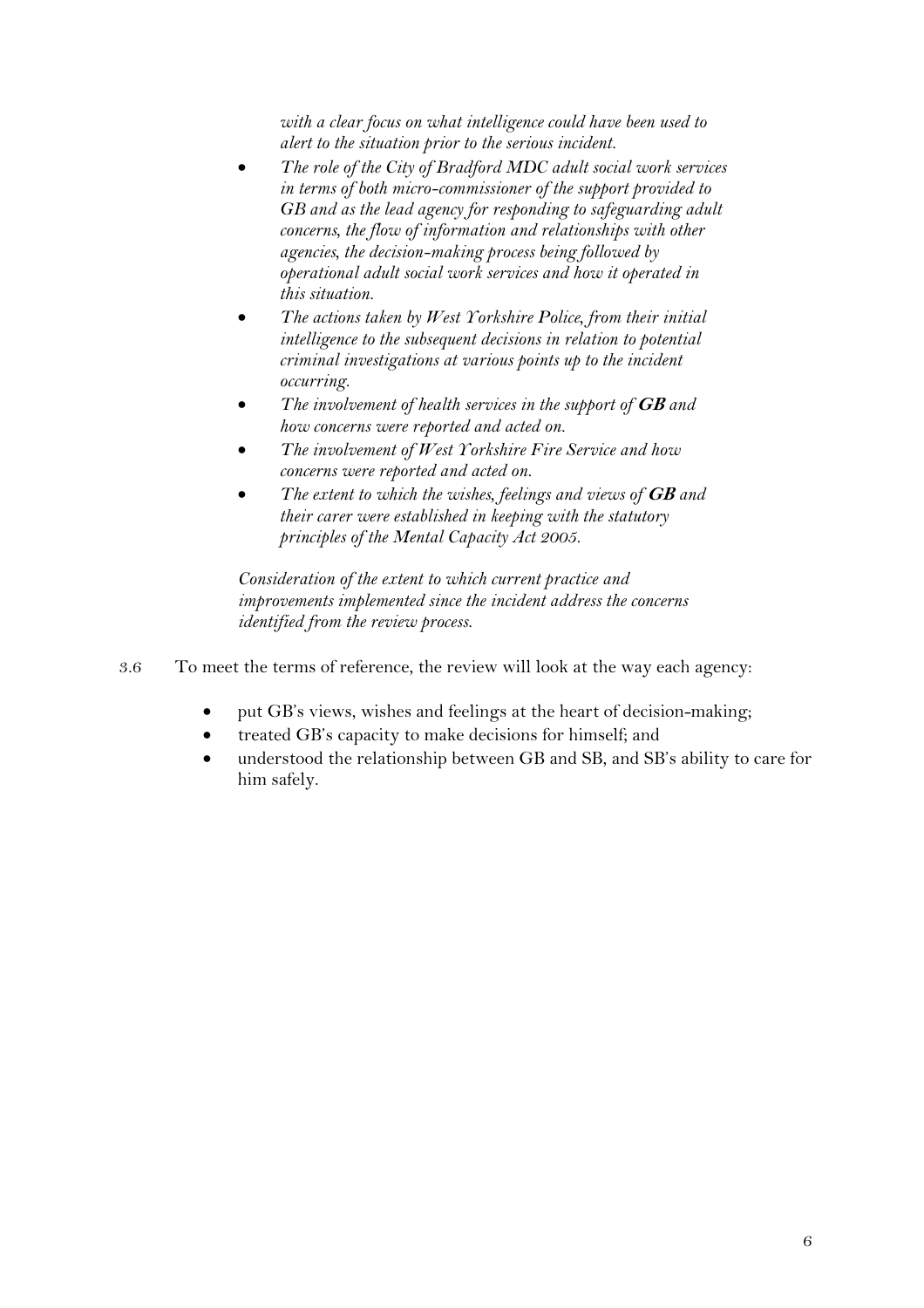#### **4 Reviewing the evidence**

- 4.1 Following the death of GB, Bradford Safeguarding Adults Board took the decision to commission a Safeguarding Adults Review. A tender to appoint an independent author was published on 8 August 2017. Graham Hopkins was selected on 7 September 2017.
- 4.2 A Safeguarding Adults Review discussion meeting was set up on 31 October 2017. This meeting required each agency to provide individual management reports (IMRs) detailing and analysing their involvement with GB. Although a deadline was set for February 2018, this was extended. A second meeting - to discuss the reports – took place on 18 May 2018. A draft report was submitted in June 2018. However, following some management and communication difficulties, the final report was delayed as comments on the draft report from agencies involved in GB's care were not passed to the author – until a meeting set up in October 2019.
- 4.3 While I recognise the difficulties in trying to co-ordinate responses from a variety of different organisations, the length of time this review has taken is regrettable. And I would be saying this even if it had been published when it should have been in 2018. It is now over three years since GB died. This review should not have taken so long. On behalf of all involved, I unreservedly apologise for this unexpected and unacceptable delay. I especially apologise to GB's family. This review has not been carried out in a way that respects their loss. GB should have been at the heart of this review – and, indeed, in this report I have certainly tried to be guided by that. But the time taken strongly suggests otherwise. I will be making further comment on this in the "lessons learnt" section and will be recommending a more effective approach to any future reviews that are carried out.
- 4.4 That said, I must also acknowledge the level of work put into providing the IMRs (the eight reports total 230 pages) and, importantly, for the honest and open way in which they have been written. I am confident that each agency has not been evasive or unclear about their actions. Some of the detail has been challenging to unpick and, at times, the cross-referencing has been conflicting. That said, each agency has highlighted examples of good practice but has admitted where things could or might have been done differently. This is commended.
- 4.5 This report considered all the evidence in the IMRs provided by:
	- City of Bradford Metropolitan District Council Adult Social Care (ASC);
	- West Yorkshire Police (WYP);
	- Airedale, Wharfedale and Craven Clinical Commissioning Group (CCG);
	- Bradford Teaching Hospitals Foundation Trust (BTHFT);
	- Bradford District Care Foundation Trust (BDCFT);
	- Airedale NHS Foundation Trust (AFT);
	- Yorkshire Ambulance Service; and
	- West Yorkshire Fire and Rescue Service (WYFRS).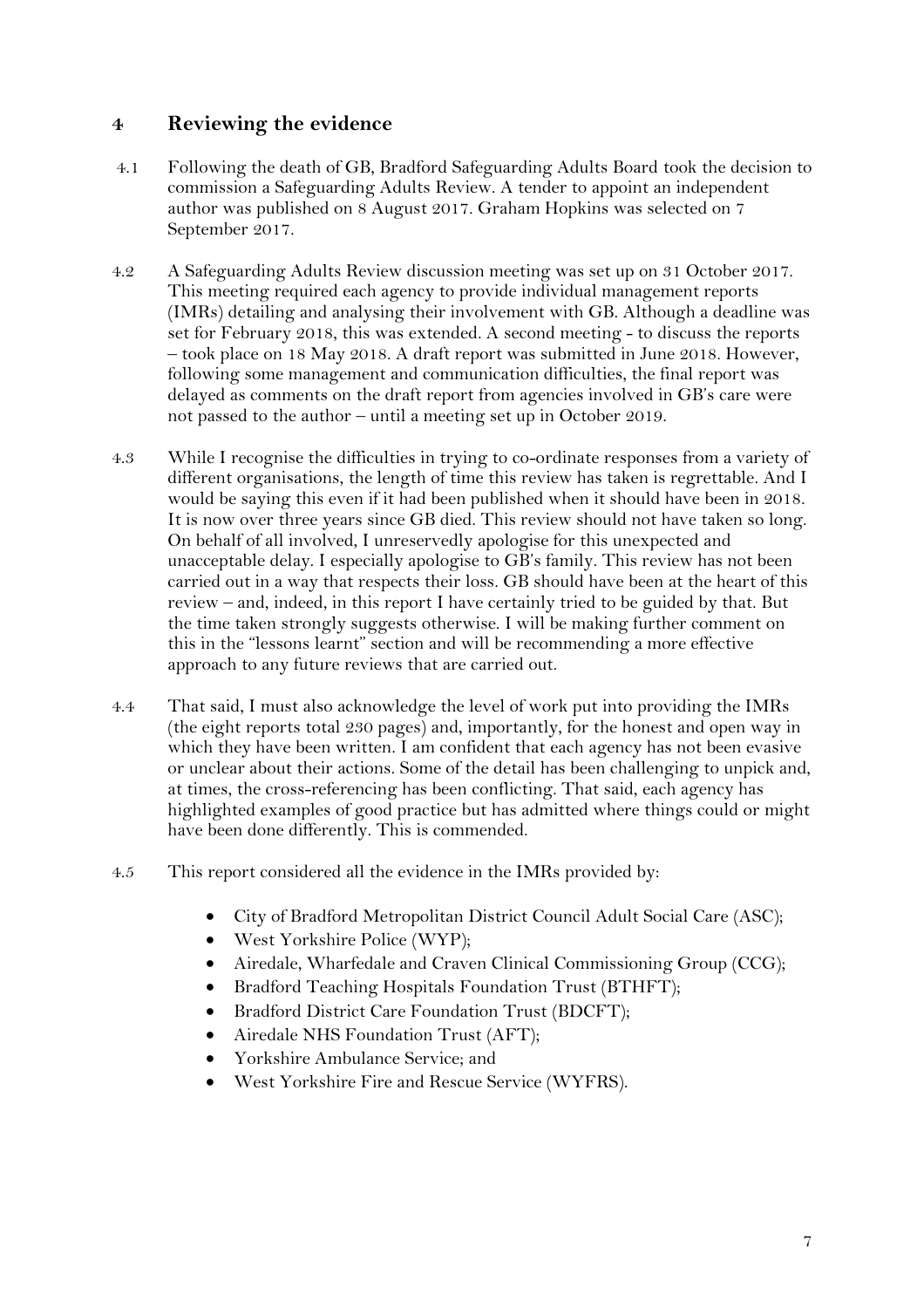### **5 Chronology**

| 9 March 1951     | GB is born.                                                                                                                                                                                                                                                                 |
|------------------|-----------------------------------------------------------------------------------------------------------------------------------------------------------------------------------------------------------------------------------------------------------------------------|
| 18 May 1976      | GB's daughter, PB, born.                                                                                                                                                                                                                                                    |
| 11 May 1978      | GB's daughter, HB, born.                                                                                                                                                                                                                                                    |
| 1981             | GB is arrested for drink-driving. Attempts to take own life by<br>hanging himself in a police station - causing brain injury.                                                                                                                                               |
| 4 September 2008 | GB sustains a fractured neck of femur in his left leg - has<br>surgery two days later and remains in hospital until 6 March<br>2009.                                                                                                                                        |
| 01 October 2013  | GP sees GB with SB: SB is concerned about GB's mobility<br>and hip pain. GB is examined, review arranged and analgesia<br>given.                                                                                                                                            |
| 29 October 2013  | Review of analgesia. Social history taken and GB spoken with<br>about the details of his week. Medication given - respite<br>discussed (with mother): 'she is not keen'.                                                                                                    |
| 20 November 2013 | GP sees GB and SB: GB is sleeping during day and awake at<br>night. Medication altered and review arranged.                                                                                                                                                                 |
| 26 November 2013 | Sleep pattern is now normal.                                                                                                                                                                                                                                                |
| 20 January 2014  | A social care assessment is completed for GB. His care<br>package to be provided through direct payments                                                                                                                                                                    |
| 17 April 2014    | Telephone call to GP practice. Home care agency is<br>concerned about medication stockpiled by SB who is<br>unwilling to make an appointment or request a visit. Asked<br>by agency not to mention (to SB) they had rung as concerned<br>SB will not let them attend to GB. |
| 24 April 2014    | GB is seen by GP with SB. SB "denies reducing meds or<br>having problems with meds". SB says she "is struggling with<br>care doesn't want respite but GB agrees." GP refers GB to<br>Adult Social Care for respite, mentioning concerns.                                    |
| 16 May 2014      | Safeguarding alert received by Adult Social Care. Concerns<br>raised by care provider around emotional and psychological<br>abuse – and domestic violence.                                                                                                                  |
| 25 May 2014      | Safeguarding alert received by Adult Social Care. Concerns<br>raised by care provider around potential neglect - as SB has<br>cancelled care visits for GB.                                                                                                                 |
| 28 May 2014      | SB informs social worker that GB's personal assistant is                                                                                                                                                                                                                    |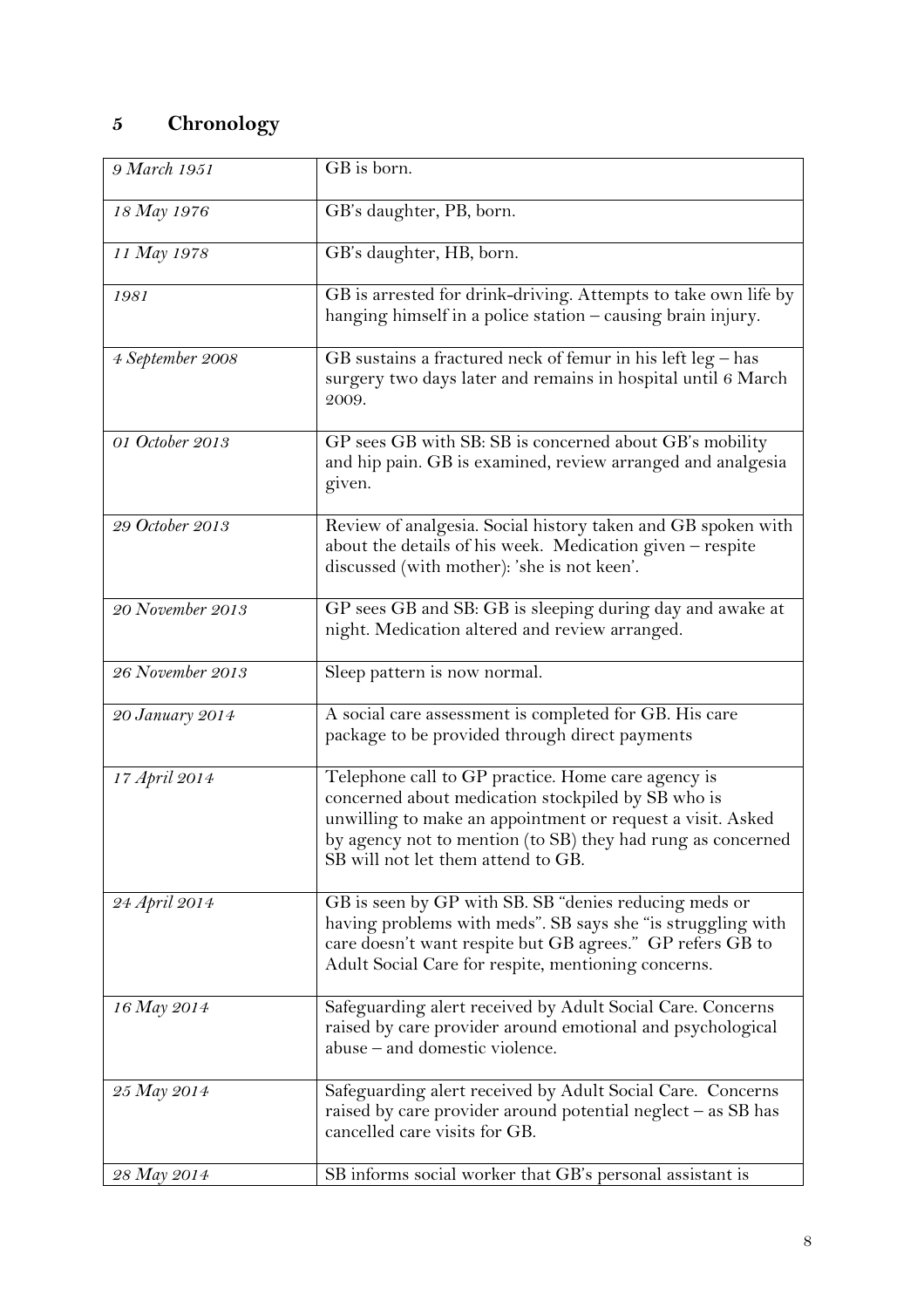|                       | providing care during the week.                                                                                                                                                                                    |
|-----------------------|--------------------------------------------------------------------------------------------------------------------------------------------------------------------------------------------------------------------|
| 03 June 2014          | Social worker and manager discuss safeguarding concerns.<br>Agree social worker to visit GB.                                                                                                                       |
| 12 June 2014          | Care providers inform social worker that GB had not<br>received any care since 19 May 2014.                                                                                                                        |
| 16 June - 2 July 2014 | Social worker unsuccessfully attempts to contact SB/GB                                                                                                                                                             |
| 3 July 2014           | SB contacts social worker and says GB is receiving care and<br>support from privately arranged personal assistant. Social<br>worker offers to sort out weekend support - but SB declines.                          |
| 23 July 2014          | Home visit by social worker and team manager. GB is<br>reported as "well kept".                                                                                                                                    |
| 30 August 2014        | NHS111 receives a call from SB: "My son has brain damage<br>and he has had a fall in the lounge and I can't get him up". SB<br>travels with GB in ambulance to emergency department,<br>Airedale General Hospital. |
| 31 August 2014        | GB moved to Acute Medical Unit.                                                                                                                                                                                    |
| 01 September 2014     | A referral is made to the hospital safeguarding adults team as<br>"mum needs more help" and "mother struggling".<br>Safeguarding referral accepted by senior nurse who makes<br>contact with social work team      |
| 03 September 2014     | Medical records note "social input needed as mother not<br>coping at home".                                                                                                                                        |
| 04 September 2014     | GB assessed as medically fit to be discharged home but<br>remains in hospital "social sort out awaited".                                                                                                           |
| 10 September 2014     | Discharged to a joint residential and nursing care home<br>home.                                                                                                                                                   |
| 14 September 2014     | Assessment of GB completed by social worker.                                                                                                                                                                       |
| 16 September 2014     | Safeguarding concerns from 16 and 25 May are closed.                                                                                                                                                               |
| 17 September 2014     | GB's case transferred to Physical Disabilities Team.                                                                                                                                                               |
| 29 September 2014     | GB returns home from the care home.                                                                                                                                                                                |
| 09 October 2014       | GB allocated a social worker from Physical Disabilities<br>Team.                                                                                                                                                   |
| 09 - 23 October 2014  | Social worker unable to make contact to arrange a home visit.                                                                                                                                                      |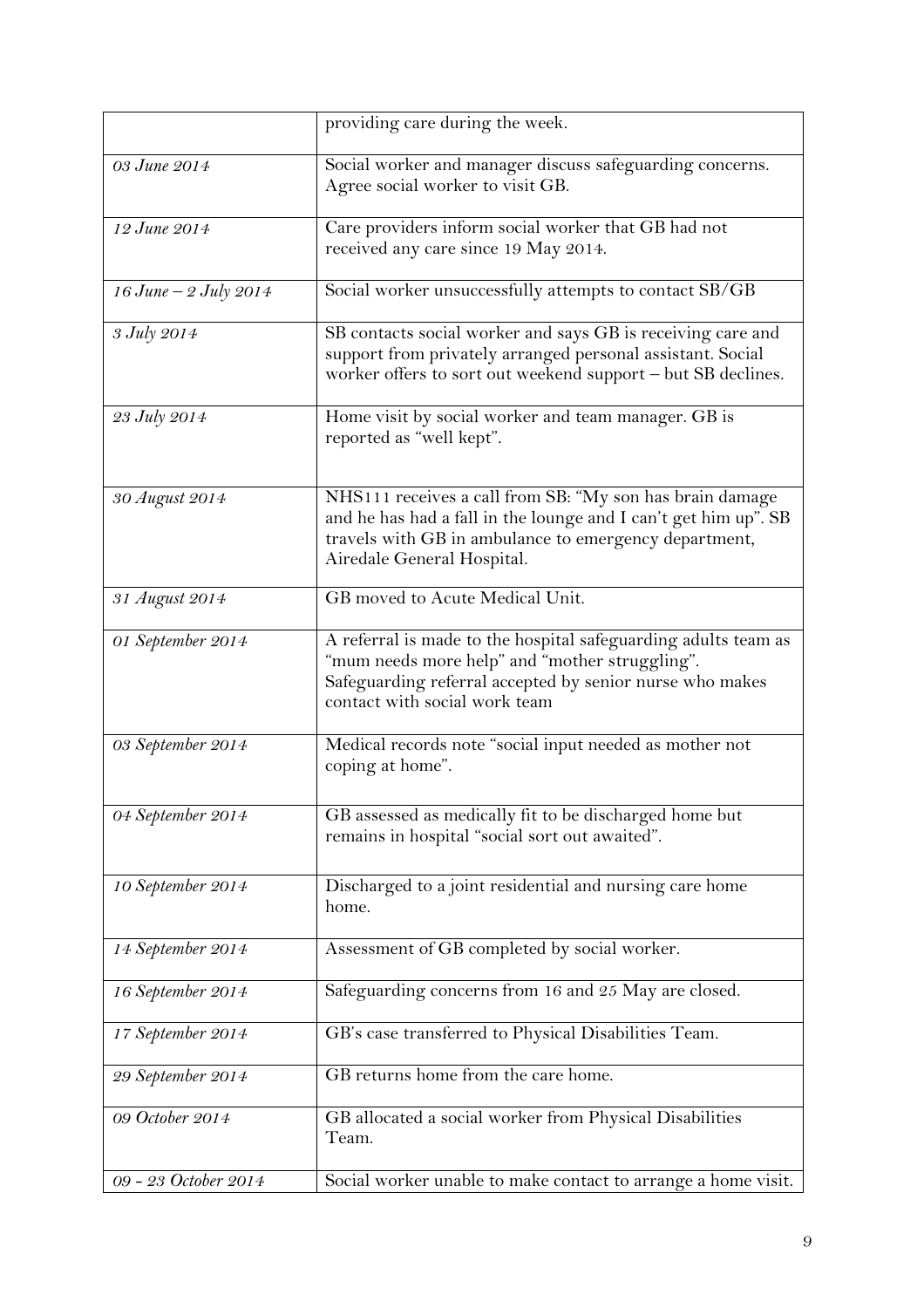| 24 October 2014  | SB tells social worker that GB has not had any support in<br>place for 8 weeks.                                                                                                                 |
|------------------|-------------------------------------------------------------------------------------------------------------------------------------------------------------------------------------------------|
| 27 October 2014  | Home visit by social worker. Social worker arranges for home<br>care agency to visit (5 November 2014).                                                                                         |
| 21 November 2014 | Social worker calls GP practice asking for a capacity<br>assessment of GB. GP declines saying social worker should<br>do this.                                                                  |
| 24 November 2014 | Social worker makes an Independent Mental Capacity<br>Advocate (IMCA) referral.                                                                                                                 |
| 25 November 2014 | Social worker offers SB a carer's assessment. SB declines.                                                                                                                                      |
| 5 December 2014  | GB and SB move into a care home for respite care.                                                                                                                                               |
| 12 December 2014 | Social worker completes a mental capacity assessment - and<br>decides GB lacks capacity to choose where he wants to live.                                                                       |
| 16 December 2014 | Social worker also asks GP for an opinion around SB's mental<br>health.                                                                                                                         |
| 18 December 2014 | IMCA says that although GB was "limited in conversation he<br>was able to express that he wished to return home". Also no<br>concerns that SB was not acting in GB's best interests.            |
| 28 December 2014 | SB and GB return home.                                                                                                                                                                          |
| 12 March 2015    | Social worker requests that IMCA complete a mental<br>capacity assessment and best interests decision as soon as<br>possible.                                                                   |
| 10 April 2015    | Police complete welfare check following telephone call that<br>GB is being neglected. Police record "there are no issues with<br>neglect and all in order at the address".                      |
| 14 May 2015      | Out-of-hours GP carries out home visit to GB at the holiday<br>lodge. Notes record: "Not quite normal self, was violent to<br>mum earlier in week. Has been O.K Examined - nothing to<br>find." |
| 21 May 2015      | West Yorkshire police receive report from Lancashire<br>Constabulary concerning a possible assault by GB on SB.                                                                                 |
| 17 June 2015     | NHS health check on GB. He is referred to District Nursing<br>team due to pressure area risk.                                                                                                   |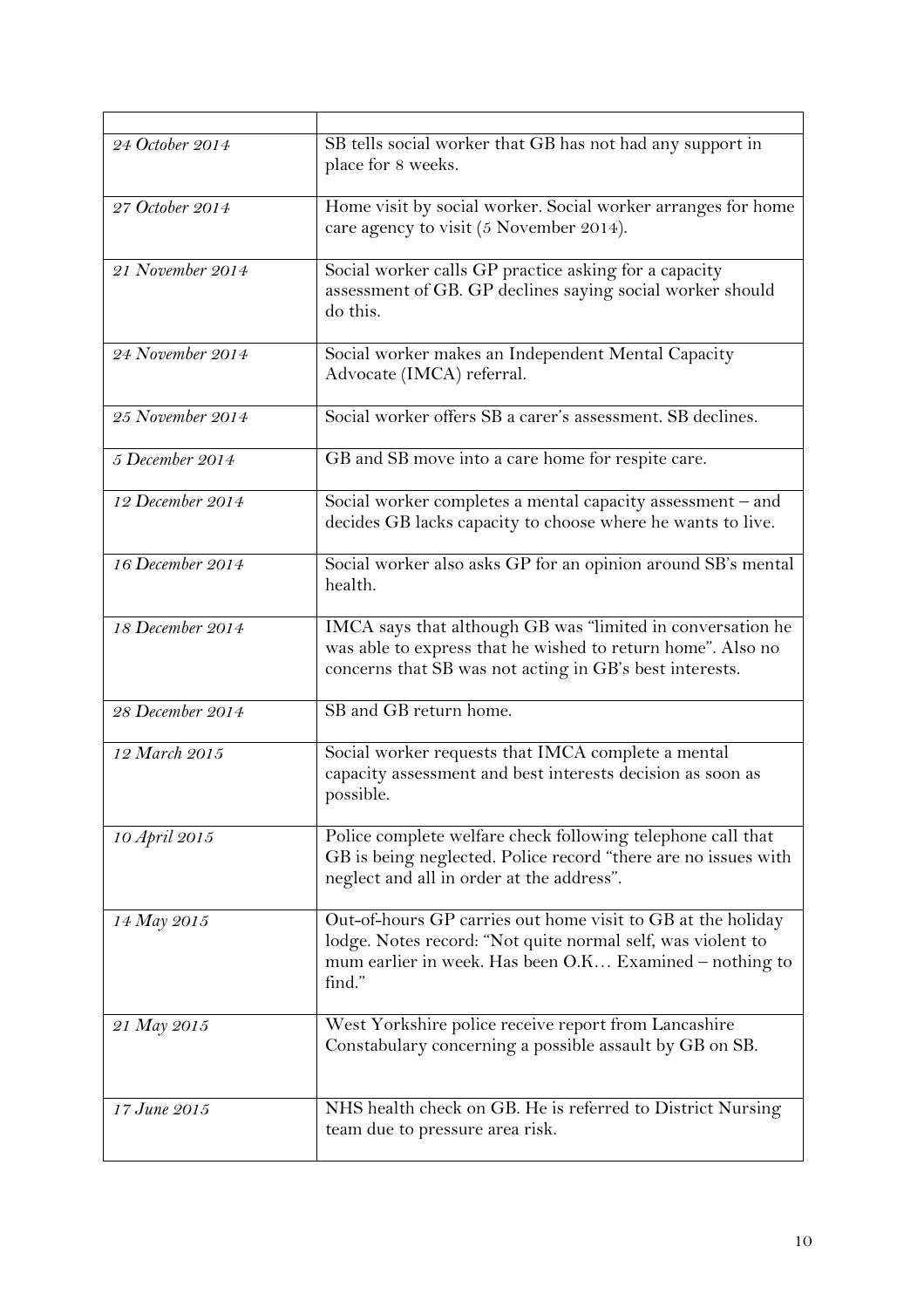| 23, 24, 25 June and 23 July<br>2015 | Failed attempts to make home contact with GB by district<br>nursing team                                                                                  |
|-------------------------------------|-----------------------------------------------------------------------------------------------------------------------------------------------------------|
|                                     |                                                                                                                                                           |
| 22 July 2015                        | New social worker allocated to GB.                                                                                                                        |
| 29 July 2015                        | Discharged from District Nursing team caseload following a<br>final failed attempt to see GB.                                                             |
| 14 November 2015                    | GB is seen at Royal Preston Hospital A&E.                                                                                                                 |
| 23 November 2015                    | GP receives referral from Royal Preston Hospital for<br>community physiotherapy for GB.                                                                   |
| 24 November 2015                    | Request from Kirkham Health Centre requesting a patient<br>summary due to a request for a home visit as GB has<br>registered as temporary resident there. |
| 3 December 2015                     | Safeguarding concern raised by Lancashire Council. GB and<br>SB admitted into hospital.                                                                   |
| 18 December 2015                    | Bradford Council agree to Lancashire Council carrying out a<br>care assessment of GB.                                                                     |
| 22 December 2015                    | GB discharged to care home. Care Act assessment and<br>Mental Capacity Act assessment sent to Bradford Adult<br>Social Care.                              |
| 13 January 2016                     | Safeguarding concerns are raised by social worker at "health<br>integration" meeting; social worker and community matron<br>agree a joint visit to GB.    |
| 15 January 2016                     | SB requests that direct payments be suspended (GB had<br>$\pounds$ 20,000 credit in his direct payments account at the time)                              |
| 21 January 2016                     | GB is seen by GP while visiting SB - concerns about left hip<br>after fall, plan for x-ray.                                                               |
| 25 January 2016                     | Review completed of continence products for GB by district<br>nurse team.                                                                                 |
| 28 January 2016                     | X-ray taken - no fractures seen.                                                                                                                          |
| 10 February 2016                    | Joint visit by social worker and community matron cancelled<br>by SB by phone.                                                                            |
| 09 March 2016                       | "Health integration" meeting - agreed to make another joint<br>visit by social worker and community matron; but date not<br>agreed before death of GB.    |
| 18 March 2016                       | Emergency services receive reports of a fire at SB's house.<br>Fire, ambulance and police services all attend. GB and SB are                              |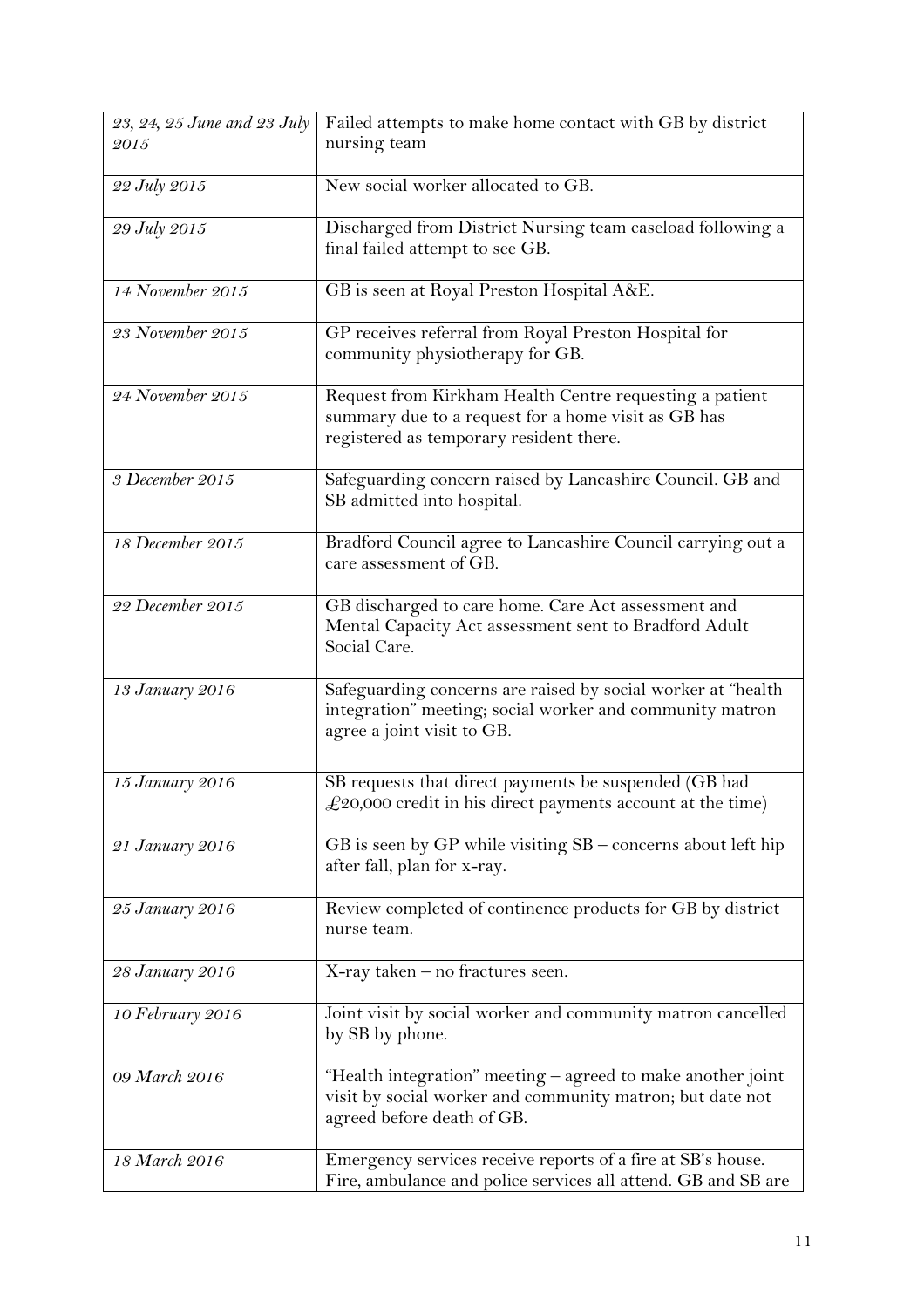|               | taken by ambulance to the emergency department, Airedale<br>General Hospital.<br>Police record initially a crime of "arson with intent to<br>endanger life".                        |
|---------------|-------------------------------------------------------------------------------------------------------------------------------------------------------------------------------------|
|               |                                                                                                                                                                                     |
| 19 March 2016 | GB admitted to ICU at Bradford Royal Infirmary, where he<br>remained and (from 22 March) sedated until his death.                                                                   |
| 28 March 2016 | Doctors await family to discuss tracheostomy to help GB to<br>breathe. Consider an IMCA for decision if family not<br>available to consent. An IMCA referral is sent.               |
| 02 April 2016 | GB develops pneumonia. Doctors discuss with JB (GB's<br>sister) GB's poor prognosis and plan to remove tracheostomy<br>and palliate symptoms. JB agrees.                            |
| 03 April 2016 | PB and HB (GB's daughters) and JB arrive at hospital.                                                                                                                               |
| 06 April 2016 | Multi-disciplinary team meeting with IMCA. Decisions to<br>"not treat aggressively" and "not for resuscitation" are<br>discussed with family.                                       |
| 08 April 2016 | Tracheostomy is removed and police informed.                                                                                                                                        |
| 11 April 2016 | GB dies at 11.44am.                                                                                                                                                                 |
| 27 May 2016   | SB is arrested during voluntary interview at a care home. A<br>doctor had previously carried out a Section 12 mental health<br>assessment upon SB and deemed her fit for interview. |
| 10 March 2017 | At around midday, SB is found dead in her holiday lodge.                                                                                                                            |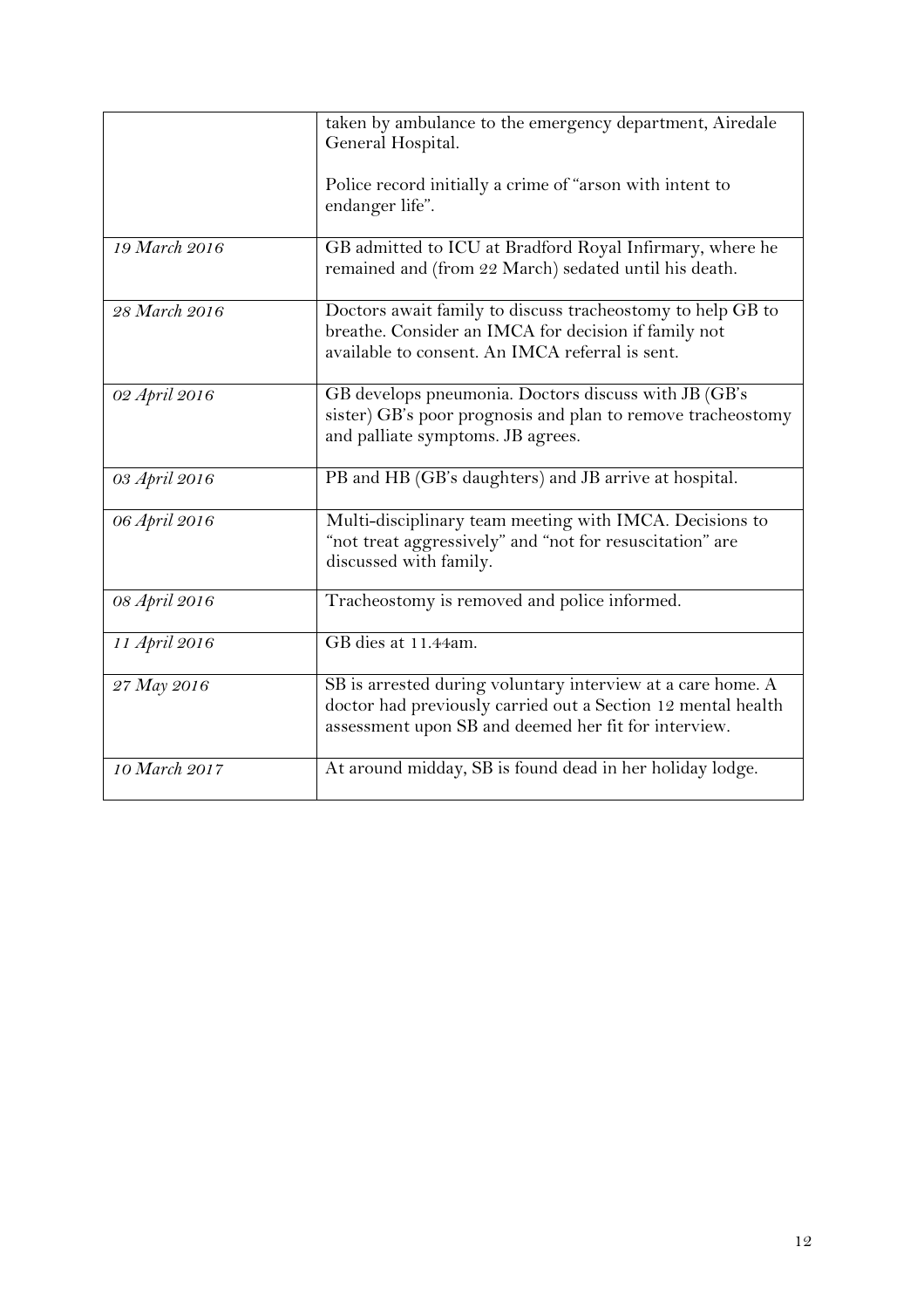#### **6 Analysis**

- 6.1 I consider the evidence requires me to analyse how the agencies:
	- put GB's views, wishes and feelings at front and centre of their work;
	- considered GB's capacity to make decisions for himself;
	- viewed SB as mother, as main carer and, critically, as advocate acting in GB's best interests;
	- considered SB's ability to care for GB; and
	- responded to and flagged up safeguarding alerts.
- 6.2 Inevitably some of these areas will cross-over, but I consider it important that we look at each of these separately and then consider how they blended together to best protect GB. From this analysis, I will consider the lessons learnt and make recommendations

#### **GB's wishes and feelings**

- 6.3 Central to any care and support we may provide to individuals is understanding their views, wishes and feelings. These then should inform what we do and how we do it. At times, we might need to disagree or compromise around these but we should give clear, coherent reasons why this is the case. Less formally, in any "human" service we provide, it must be a basic, natural, everyday action to ask someone "how are you?" This is what we mean by being "person-centred" or "person-led". It is, after all, the "guiding principle" in The Care Act 2014 (albeit that some of the work with GB pre-dated this).
- 6.4 The current Care Act guidance, for example, talks about building care "holistically around people's wishes and feelings, their needs, values and aspirations, irrespective of the extent to which they choose or are able to actively direct the process." However, in the case of  $GB -$  despite ample opportunities  $-$  there is little evidence that his views, wishes and feelings were sought directly. Almost exclusively, practitioners and providers channelled their energies both to and through SB.
- 6.5 GB's brain injury left him with memory and communication difficulties. He is described as being "slow" to respond. The impression I take, though, is he *can* respond; he just needs time. Again as the Care Act guidance tells us: "No matter how complex a person's needs, local authorities are required to involve people, to help them express their wishes and feelings, to support them to weigh up options, and to make their own decisions."
- 6.6 The records I have seen suggest that GB only appears to have been spoken to directly on very few occasions. This is not to assume, of course, that he wasn't spoken to informally or, indeed, more formally. Indeed, subsequent to the initially completed review Adult Social Care provided evidence from GB's most recent social worker who confirmed that GB was always spoken to on visits, that he was a very shy and quiet, "a man of very few words" and would have been able to disagree with any decisions being made. While acknowledging this, and that he may not have disagreed with decisions, there is no record that he *agreed* with them either. So, I am bound to consider this in the context of the information originally presented.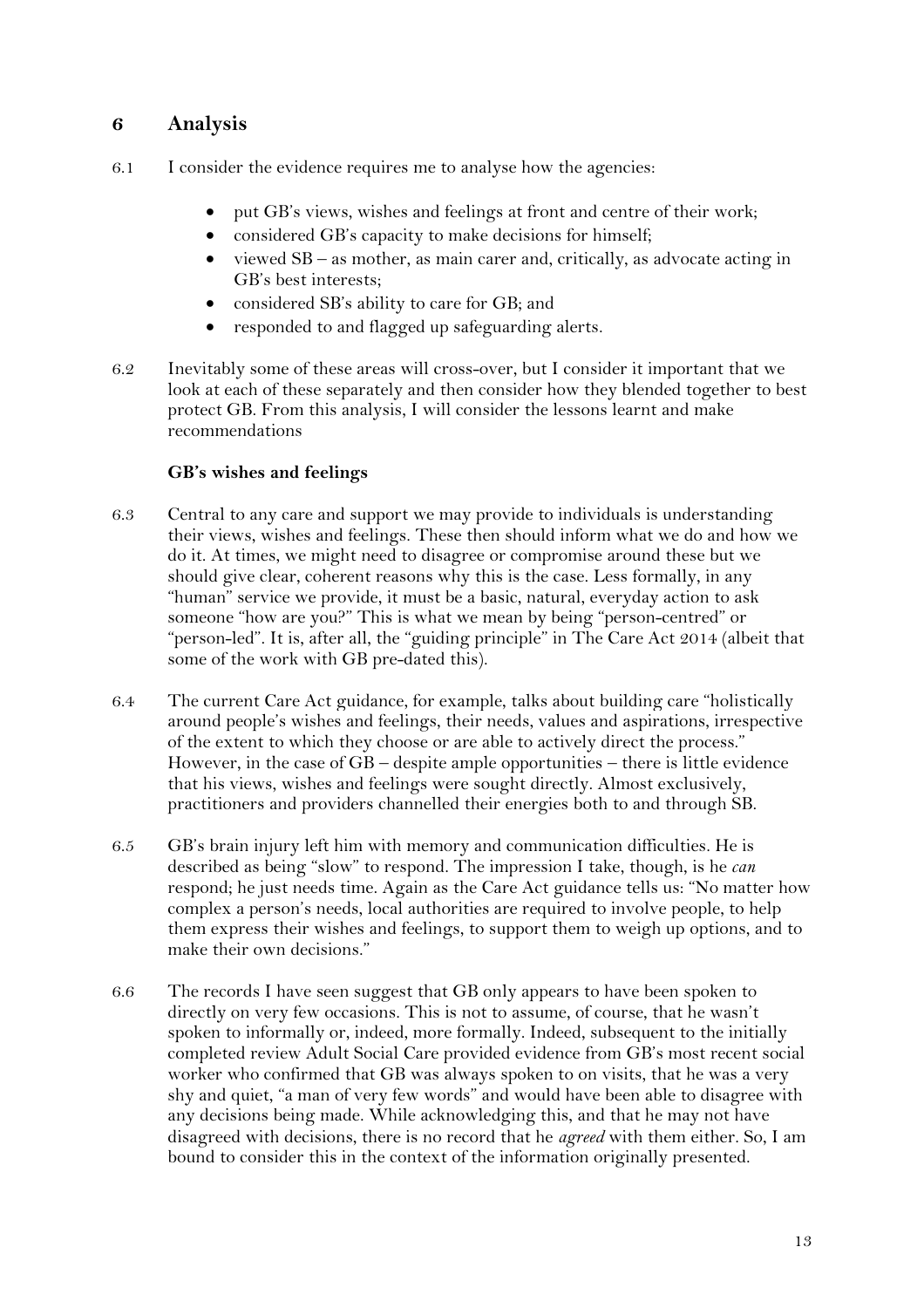- 6.7 In this aspect, the GP practice has to be commended for consistently seeking GB's contribution to the discussion. On 29 October 2013, the record notes: "Reviewed analgesia. Social history taken and GB spoken with about the details of his week." The GP asks if GB feels sad – but GB says no. However, even here, SB's influence seems to over-ride: "Medication given - respite discussed (with mother) 'she is not keen'". Nonetheless, GB's thoughts on this are not recorded.
- 6.8 Again the GP is seen to speak directly to GB (24 April 2014) about possible respite care. SB declines the offer on the grounds she feels GB might not like it. But when asked directly, GB agrees to it. SB then also agrees. Tellingly, the GP and SB both feel that GB had the capacity to make such a decision. The GP submits a referral for respite care to Adult Social Care. This is, indeed, as the GP practice claims, an excellent outcome as it is the only instance recorded where GB is invited to challenge a "decision" by SB – with an alternative view that wins through.
- 6.9 GB appears unable to get his voice heard on 18 August 2015: the home care agency reports an episode where GB is violent towards a carer. The note says that GB had requested another carer but agency declined to do so because they felt "that carer was too friendly with SB". Although GB's behaviour is seemingly violent in this instance, this does suggest that he made the request himself and understood that it had not been complied with – perhaps causing frustration that his needs were not being met. So, on one of the very few occasions where we have evidence of GB expressing his wishes, it is over-ruled by the agency: citing SB as the reason.
- 6.10 On 15 June 2015, the home care agency record that "GB informed that he was okay." Earlier that year (6 January), a carer asked GB what support he would like her to provide and he said that he would like support to be put in place for his mother *–* which indicates insight on his part. Similarly, on 26 March 2015, GB is reported as saying he was happy and did not have any concerns. He also says he is happy with the support which personal assistant provides and wishes for this to continue. This suggests an ability to express his thoughts, if given the opportunity – and then recorded.
- 6.11 A contact telephone call on 24 November 2014 from the allocated social worker shows that "GB informed that he was unsure where his mother was and that his carers had not attended." Although not recording whether he was asked about his wishes and feelings, it does show that GB responded to direct questions. However, it also implies that the social worker was looking to speak to SB rather than GB.
- 6.12 On 18 December 2014, the Independent Mental Capacity Advocate (IMCA) says that although GB was "limited in conversation he was able to express that he wished to return home". Again this suggests that, if given time and patience, GB can make his own decisions – and, therefore, could let us know his views, wishes and feelings. However, the IMCA also adds that there were no concerns that SB was not acting in GB's best interests. Indeed, apart from a few concerns, this seems to have been the presumed assumption by professionals throughout.
- 6.13 Earlier, on 31 August 2014, the hospital social worker spoke "with SB and GB regarding returning home". GB is mentioned but concludes that "SB would find a residential home for GB to allow for more assessments…" Again perhaps suggesting that GB was present but not actively participating.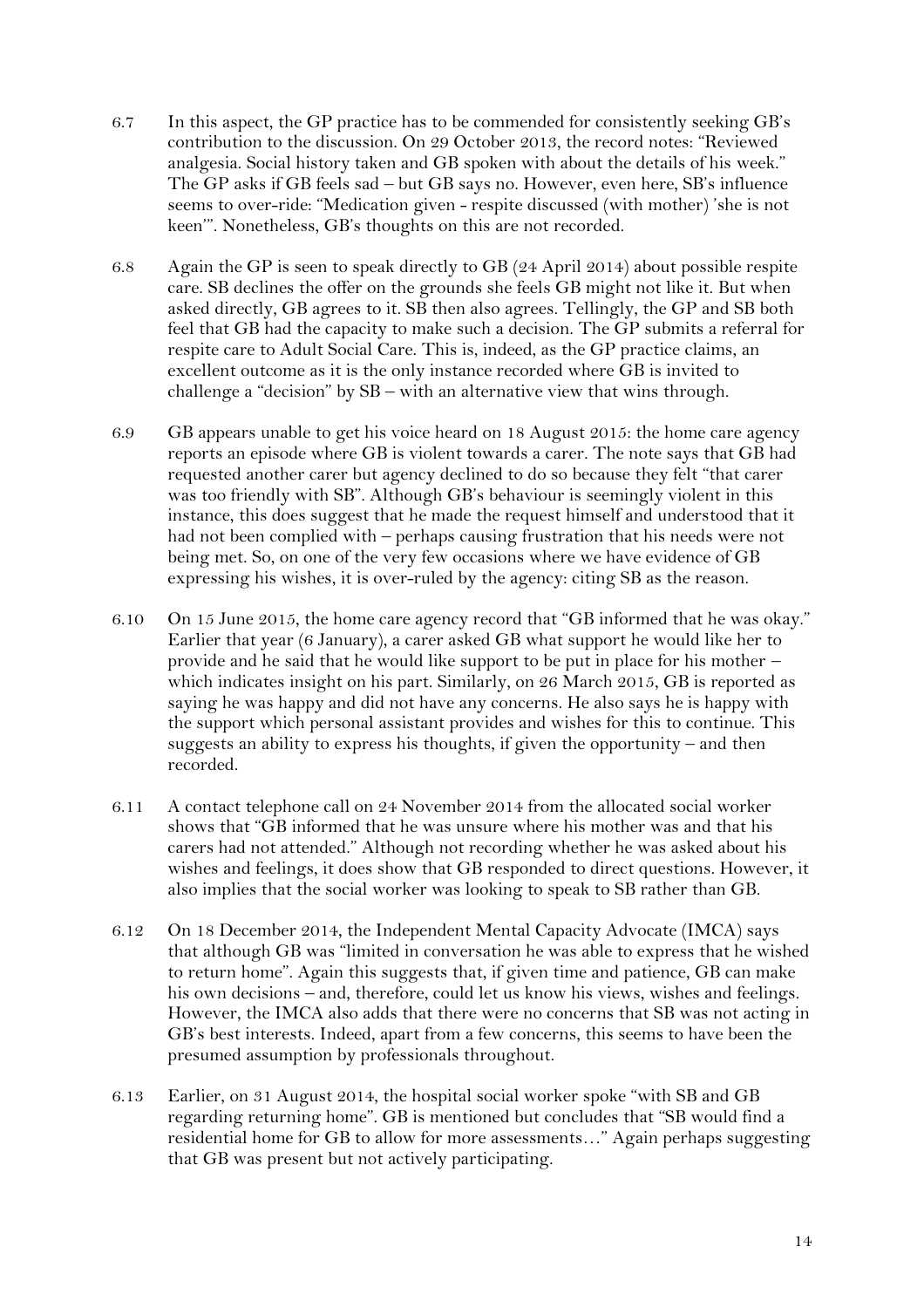- 6.14 A week or so later, on 8 September 2014, a hospital social worker notes a "discussion with Mrs SB and GB ... and a plan put in place regarding respite care". There is no clarity about how much of this was directed at or understood by GB specifically. Airedale Hospital records confirm two meetings took place around discharge planning – both with SB in attendance with GB. But, again, no specific record of GB's views, wishes and feelings. The impression remains that SB is the focal point not GB.
- 6.15 A home visit on 11 May 2015 sees the social worker discuss with GB about what he would do if mum was unwell: "he says he would dial 999. He could indicate his address and telephone number. He was also happy with the personal assistant's support." Again, this shows understanding and insight.
- 6.16 Following the fatal fire at GB's home, a hospital record on 1 April 2016 shows there was an an acceptance that, albeit with difficulty, GB could verbally communicate: "ICU discussion with GB's General Practitioner. Explained he had seen GB two months previously with a hip injury, stated he could say limited words, could stand with assistance but dependent on all activities of daily living, with his mother being the main carer."
- 6.17 During a continence review the staff nurse in the district nurse team recalls: "I don't remember asking or being told about how he was feeling. I can't remember any communication difficulties and that his mother spoke for him." Although worker is recalling from memory and the intervention is "straightforward" – it would question if there were no obvious communication difficulties, why not speak more directly with GB? It would have been good practice to have asked GB what he thought about his needs.
- 6.18 There are ample occasions where records show that GB's personal assistant(s) took him out. Nobody else appears to have had one-to-one time with GB. It is, therefore, a missed opportunity that that these times weren't better used to find and record GB's views, wishes and feelings.
- 6.19 Overall, despite one or two examples of good, positive practice my impression is that there is a lack of evidence that practitioners communicated directly with GB. It might have been time-consuming and frustrating but it should have been done. I suspect that channelling everything through SB became the preferred option. Practitioners, in general, did not seem to see SB and GB as different people: and simply saw SB and not GB as their client.

#### **GB's capacity to make decisions**

- 6.20 If a service user is deemed to lack capacity to make decisions, although professionally required, it is understandable why records might reflect conversations with family, friends and carers rather than the individual themselves. Nonetheless workers should find ways to, at least, get an impression about what someone is feeling and what they want – and record this.
- 6.21 For GB, I am unclear about his capacity. The law says, rightly, that capacity should always be assumed unless it is proved otherwise. However, apart from some specific occasions it does appear from the evidence that the opposite has happened: and GB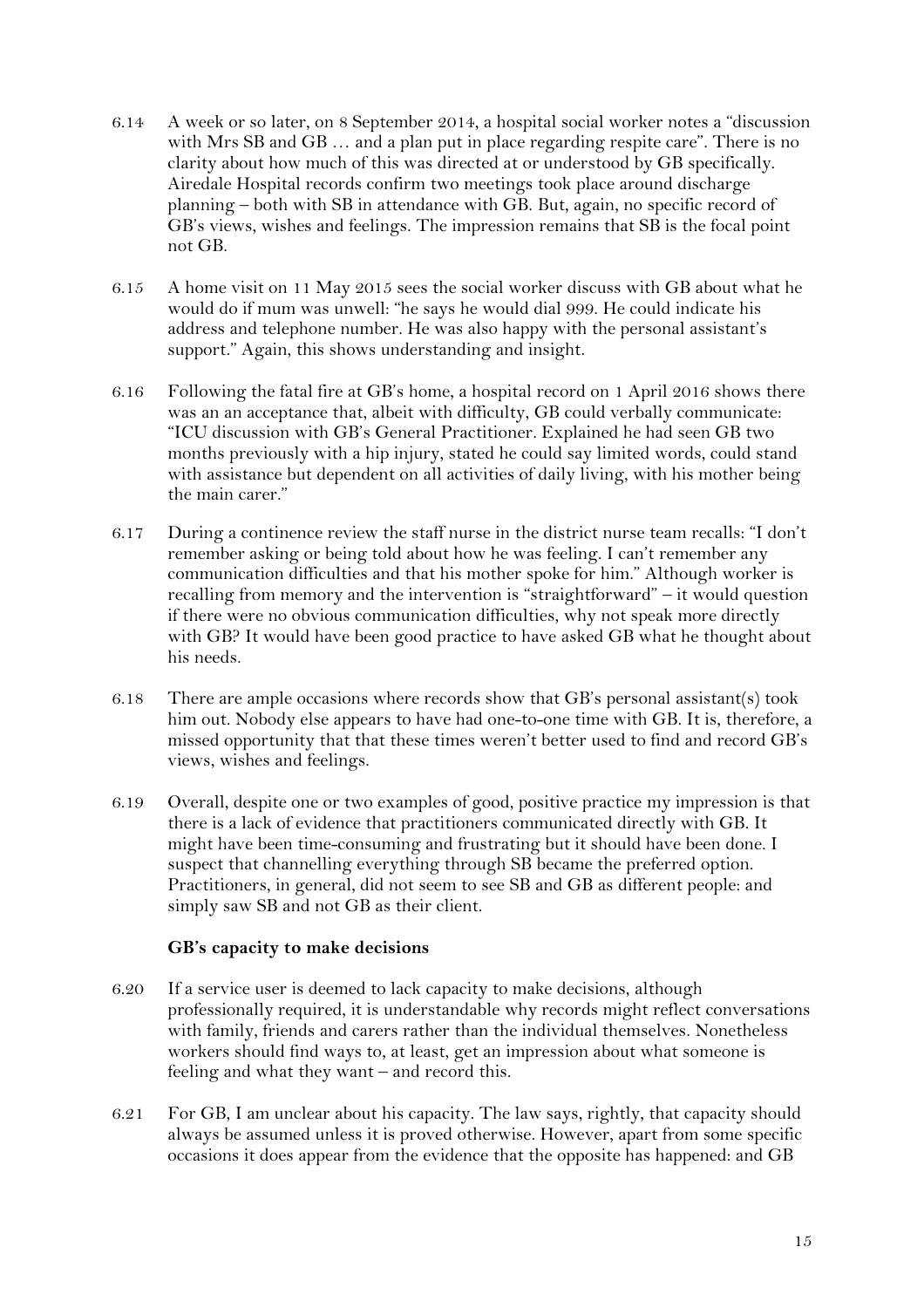has generally assumed to have *lacked* capacity. If so, this possibly explains a seemingly over-emphasis of listening to SB rather than GB.

- 6.22 There is evidence that some workers were concerned about capacity: some said GB did not have capacity but other evidence points to him having capacity. It should be central to all work with GB. It should be clear in the records. It is a basic social work principle. The changing of workers might just add to the confusion but might also have provided opportunities to be more clear about this.
- 6.23 Above, I considered GB's ability to answer questions a central tenet to establishing capacity. The evidence I viewed (and I accept that there may be other evidence I have not seen) suggests that GB did have capacity. For example, he answered questions that displayed understanding and insight. It does seem that he could have made some decisions. Further, a social work assessment of GB (14 September 2014), carried out while he was receiving respite care, concludes: can "communicate at a basic level and understand what he is being asked." Earlier that year (24 April) the GP records acknowledge that, the doctor (and SB) felt GB had capacity to make a decision about respite care and so no formal capacity assessment was required.
- 6.24 The Yorkshire Ambulance Service, called out following GB's fall on 30 August 2015, notes: "GB was recorded as having 'mental capacity' and 'consenting to treatment' on this occasion." GB's medical records also show that a letter dated 2002 (pre 2005 Mental Capacity Act) from a neuropsychologist stating "GB is able to make simple choices. He is unable to verbalise spontaneously but able to respond to questions." While recognising that capacity can, of course, fluctuate, all this evidence suggests a view of GB having capacity.
- 6.25 Clearly, we need to take account that for someone with a brain injury, understanding and insight might come and go. Things take time to process - and this slowness might be construed as a lack of capacity. GB also had memory problems, so forgetfulness could also be viewed in the same way. The Lancashire police report on 21 May 2015, following a call out to an alleged violent encounter, highlights the potential difficulty for people dealing with GB: "I asked him if he had left the house all day and he told me he had not. When officers first spoke to him he instantly said "I didn't hit her", although when asked about this later appeared to have no recollection of saying this. At some points GB did not appear to know where he was or how long he had been there, and gave different answers when officers asked him the same questions." This might well suggest confusion on GB's part – casting doubt on his capacity; equally, though, it might suggest that the tension, pressure and stress of police presence (irrespective of his guilt or innocence) has caused this reaction. It also calls into question GB's ability to verbalise spontaneously – although again circumstance may have had a role.
- 6.26 On 3 September 2014 a social worker at Airedale General Hospital is similarly confronted with such indecision to conclude that GB "has limited capacity to make informed decisions about his care or support needs". The hospital social work team manager also records that SB agrees that GB "likely lacks capacity to tell us his views wishes and feelings about going home or no." As the hospital now acknowledges, if that was the working view, a formal assessment of GB's capacity "should have been undertaken using the *Assessment of Mental Capacity and Best Interest Decision* tool (AMCABID)."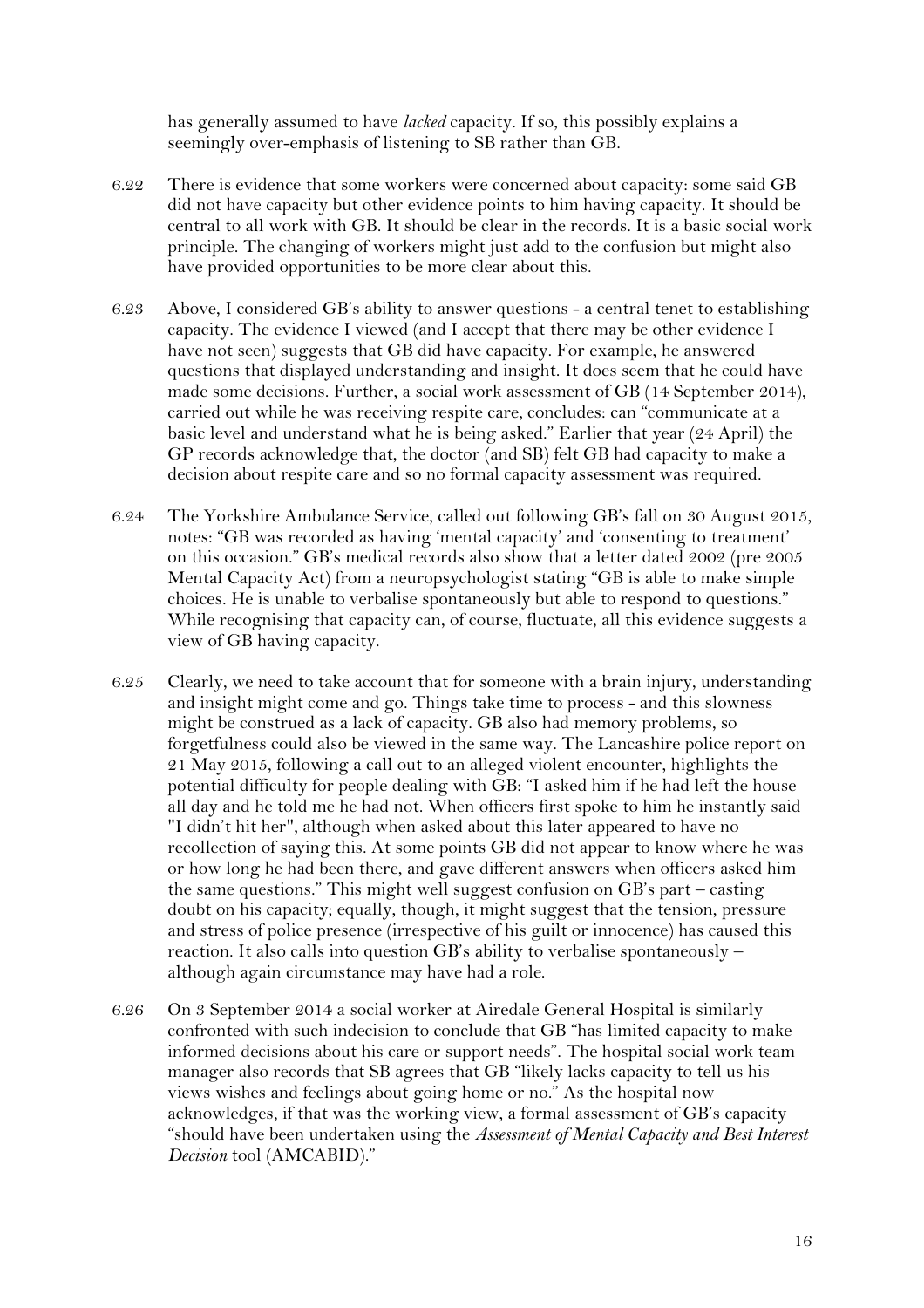- 6.27 Five days later the social worker documents "plan to refer for an IMCA" (an Independent Mental Capacity Advocate). An IMCA should be used when:
	- a decision needs to be made about either a long-term change in accommodation or serious medical treatment;
	- the person lacks capacity to make that decision; and
	- there is no one independent of services, such as a family member or friend, who is "appropriate to consult".

As the hospital also acknowledges in GB's case, "there is no further documentation in the clinical records to provide an explanation why an IMCA was being considered."

- 6.28 Following the fire at GB's home, I think the Bradford Royal Infirmary displays a more lucid understanding of the role of the IMCA: "Due to GB's almost continual sedation on Intensive Care Unit (ICU), his previous brain injury and subsequent hypoxic injury sustained in the fire, it was not possible to ascertain his wishes and feelings. There is evidence of frequent consultation with family members and involvement of an Independent Mental Capacity Advocate (IMCA) for specific decision making re withdrawal of treatment." On 28 March 2016 doctors are awaiting family to discuss tracheostomy: Three days later: "ICU contacted safeguarding team to discuss IMCA. Consulted with IMCA, informed not needed for decision re Tracheostomy as this is a medical decision and in GB's best interests." However, it is unclear on what grounds the IMCA advised this position.
- 6.29 In February 2014, the social care assessment suggests GB is lacking capacity but no formal assessment is carried out. On 12 December 2014, GB's allocated social worker does carry out a mental capacity assessment and concludes that GB lacks capacity to decide where he lives. The GP practice receives a letter 4 days later "stating GB does not have capacity regarding where and with whom GB lives." However, the evidence (that "he was unable to comment on any perceived risks regarding him living at home with his mother") appears somewhat unconvincing. It is, commendably, questioned by Bradford's Adult Social Care's Mental Capacity Act manager:

"there are significant areas where the assessment lacks details. It suggests that the lack of detail is to the degree where it is suggested that the first principle of the MCA "A person must be assumed to have capacity unless it is established that they lack capacity" has not been rebutted. This assessment does not act in accordance with the statutory principles of the MCA and I think that based on the documented evidence in the report it cannot be relied on as a defense about the decision that was made. The assessor has also failed to complete any information in the best interest section of the document so I am unaware if any of the principles of the best interest decision making have been followed."

6.30 A capacity assessment carried out by Lancashire Council in December 2015 concluded that GB did have capacity to decide where he should stay while his mother was unable to support him at that time. Again, Bradford's Adult Social Care's Mental Capacity Act manager believes there could have been more robust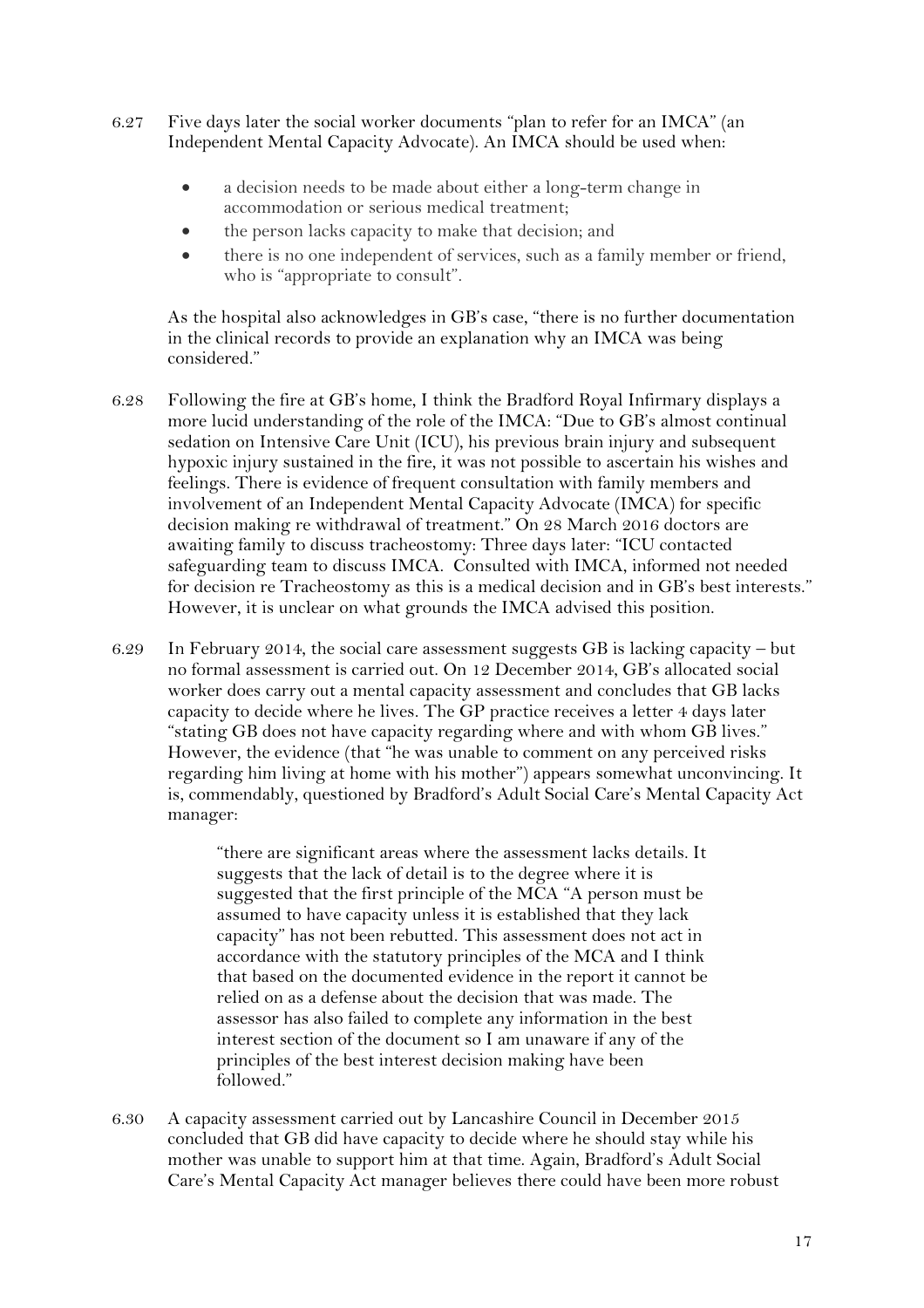evidence to back up the decision, but professionally concludes "that the person has capacity as we are unable to provide evidence to the contrary."

- 6.31 There is also, in my view, evidence of the social worker requesting others to do this job for them. I find this puzzling. On 21 November 2014, the social worker contacts the GP "requesting a capacity assessment" for both GB and SB. The GP with the most recent contact (some seven months before) with the family explains, correctly, that "capacity is time and decision specific and should be done by the person making the decision." The Mental Capacity Act (2005) Code of Practice (2007) states that "the person who assesses an individual's capacity to make a decision will usually be the person directly concerned with the individual at the time the decision needs to be made" and that "a person's capacity must be assessed specifically in terms of their capacity to make a particular decision at the time it needs to be made." I agree that here the GP "shows a clear understanding of the MCA principles and the Code of Practice."
- 6.32 Overall, the conflicting perceptions of GB's capacity are at the root of the work in this case – and, perhaps, indicative of the way it has been managed. Every practitioner should know that a person is assumed to have capacity unless there is solid evidence to suggest otherwise. In the evidence presented, I see no such evidence why GB may lack capacity – other than some practitioners simply questioning that he might lack capacity. It appears to me that practitioners have, in general, assumed that GB *lacked* capacity – rather than had capacity. If they had thought otherwise, surely they would have questioned and challenged SB's role and decision-making? As above, with finding out GB's views, wishes and feelings – the basic, simple question – "what do you think about that?" - appears to have been forgotten, overlooked or deemed unnecessary. Or simply unrecorded.

#### **SB as advocate – and acting in GB's best interest**

- 6.33 The seeming lack of purpose to find out GB's wishes and feelings coupled with a perceived ambivalence over his capacity, could surely have combined powerfully to form the assumption that SB – maternal main carer – was GB's advocate. After all, here is a mother who (appearances and circumstances suggest) has given up everything to care for her son: why wouldn't she have his best interests at heart? Indeed, on one occasion, it is recorded that GB "lights up during mum's visits" at the respite care home. However, add to that GB's reported slowness and communication difficulties – it is open to consider how much more efficient it must be to deal with mum - who is seemingly ever present and ever willing to take control, make decisions and move things on? Again, in subsequent evidence presented by Adult Social Care, the most recent social worker involved in the case confirmed they "never had any qualms about the care which SB provided to GB". It was always considered that SB did act in GB's best interests and that GB was "always wellpresented and never appeared unkempt or uncared for, the property was always clean and tidy and never cause for concern." Again, while acknowledging this additional information, it could appear that everything was fine. However, it could also appear to suggest a possibility that because everything seemed to be okay, that professional curiosity was disengaged. It still remains easy to picture SB's forcefulness and presence holding an apparent sway over practitioners.
- 6.34 Families, rightly, can and should be very protective of each other. Nor is there convincingly consistent suggestion that there is wilful abuse or neglect occurring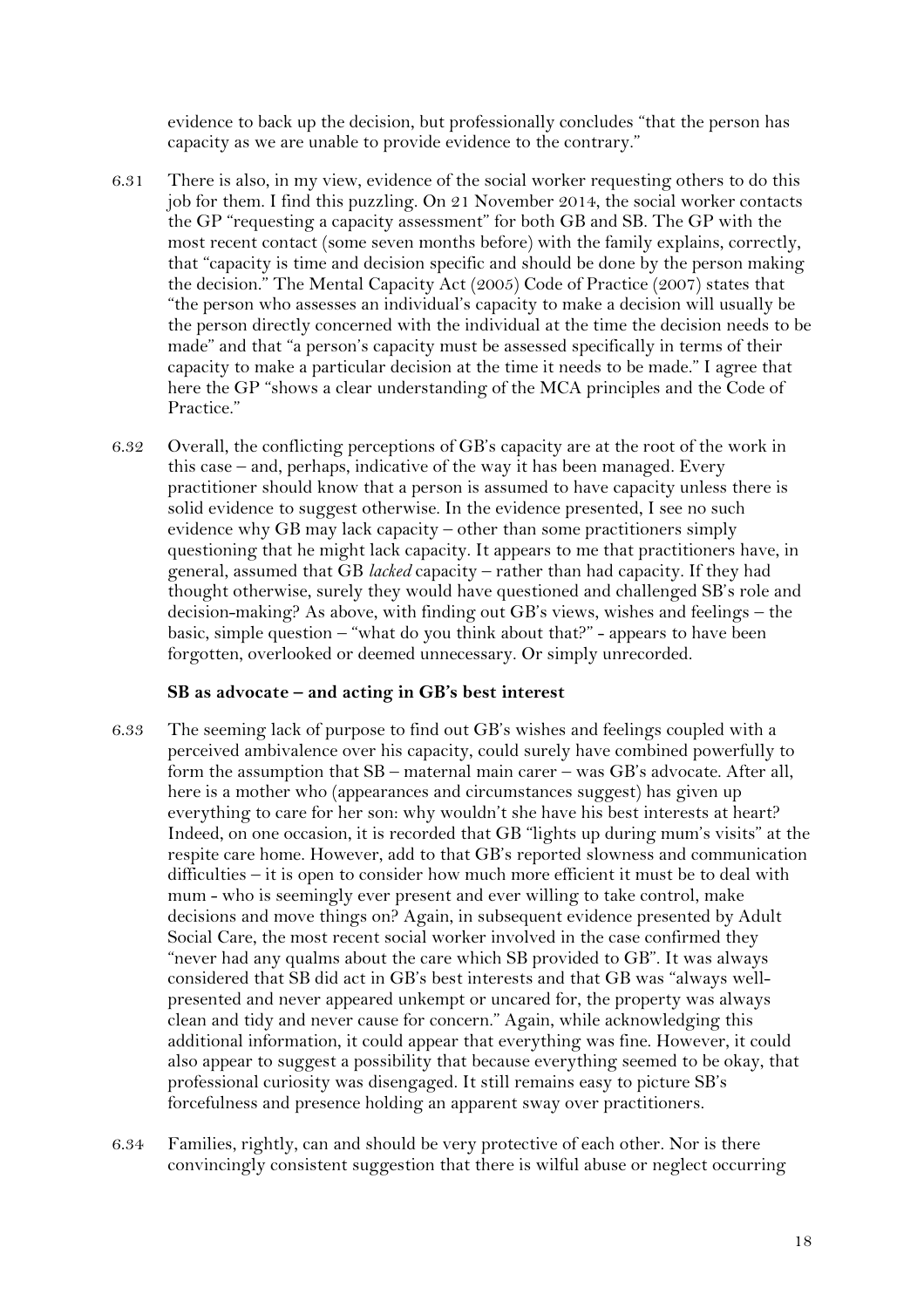here. There are, admittedly, some touchstone moments of great concern around their relationship but I am minded to consider that SB was trying to do (in her view, at least) her best by GB. Nonetheless, I also consider this perhaps fell short of what GB actually needed. Her ability to care for GB (regardless of her best intentions) is highly questionable; and by seemingly seeing SB as the first port of call practitioners have been unintentionally complicit in permitting potentially neglectful care.

- 6.35 The records are full of examples of people talking and listening to SB; of responding to her; of accepting her decisions; of trying to work around her confrontational or disruptive manner. It is clear that SB is the focal point of the care – not GB. On occasion, this was well-placed as concerns are raised about support for her in her caring role. However, overwhelmingly, contact with the family should have centred around GB with him involved in decision-making: but the evidence suggests this was not the case.
- 6.36 For example, on 8 September 2014, Airedale Hospital records a social worker visiting about safeguarding concerns around GB returning home: the worker "spoke with Mum – she will find a residential home for GB to spend a short time as a flexi bed arrangement to allow time to further assess." Records show that the social worker attempted to contact SB (not GB) on 23 May 2014; and again on 28 May where SB "declines" offer to reinstate previous care package; 3 July 2014 (after failed attempts) SB contacts social worker – but "declines" weekend support for GB; "extra care flat declined on behalf of GB by SB" (7 February 2014); "SB making decisions regarding care planning via direct payments" (8 April 2014); SB "cancels care on Saturday and Sunday" (17 April 2014)
- 6.37 Again, a home visit on 23 July 2014 apart from entry that GB appeared "well kept" - the notes centre on SB not GB. "SB advised she is happy with the care provision in place"; "SB declined care provision on a weekend for GB and informed that GB did not shower at the weekend but he is able to complete all other aspects of his care independently" (which, if the case, begs the question: why the need for care and support?); the assessment of 14 September 2014 – "SB wants GB and SB to continue living together" – but what does GB say? In hospital (01 September 2014) the ward nurse notes that "SB requested residential care for GB".
- 6.38 SB tells new social worker on 4 November 2014 that she is too unwell to return from Ribby Hall Village after the weekend – and thus cancels the arranged meeting on the next day. GB and SB return home 10 days later – but no mention of how care needs have been met in this time? Strikingly, "SB *tells* social worker they will resume with previous PA" (my italics).
- 6.39 On 8 September 2014, the case file entry from hospital team manager reads:
	- SB recorded to be upset and reportedly advising she 'felt like a criminal'
	- SB advised that she did not wish for GB 'to be taken away from her.'
	- SB reported that she thought that GB was not willing to get up of the floor because he 'was having her on'
	- SB reported that GB has placed himself on the floor before.
	- SB advised that GB was comfortable on the floor she brought him a pillow and a coffee.
	- SB informed she wanted GB to return home.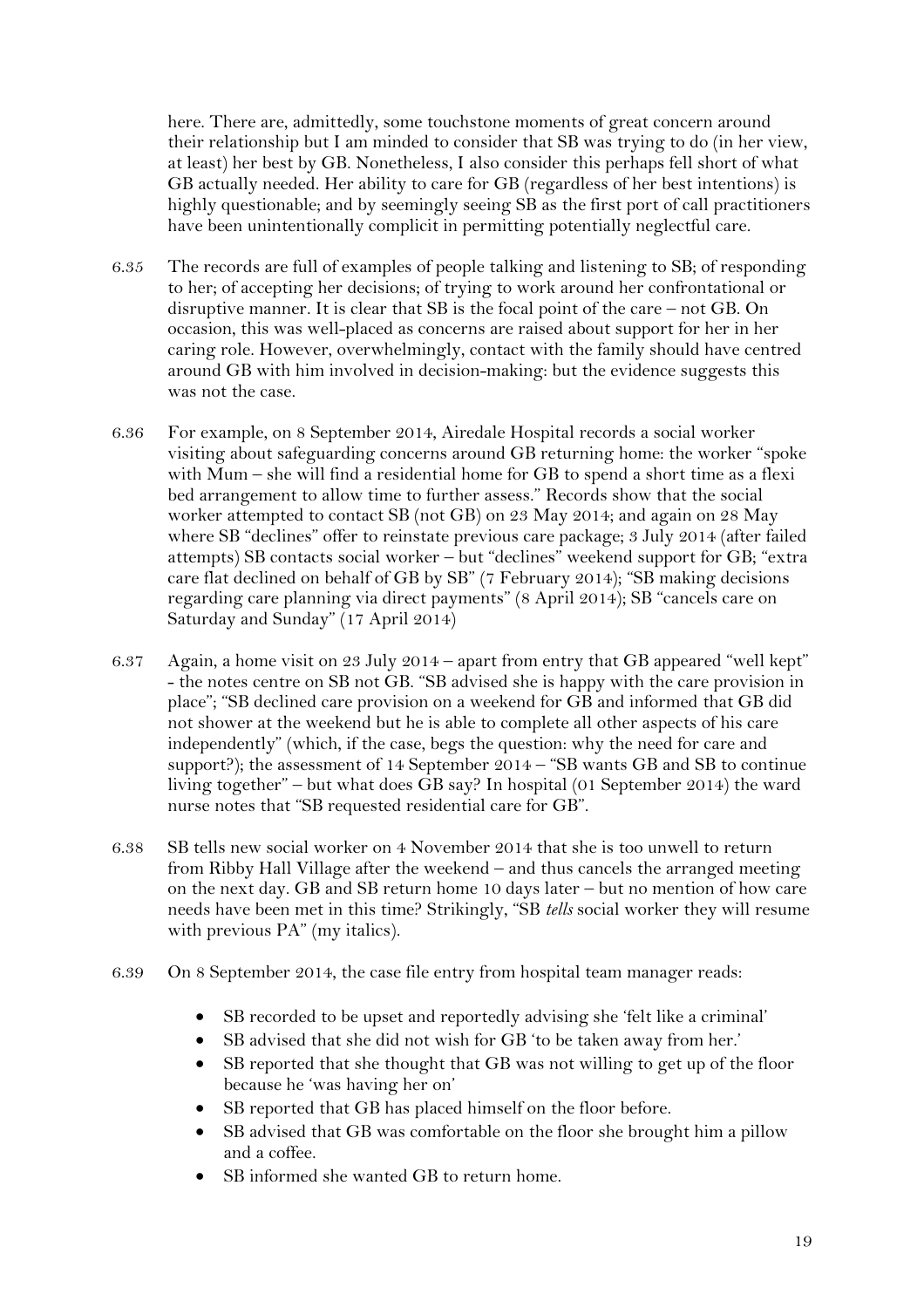- SB agreed that GB 'likely lacks capacity to tell us his views wishes and feelings about going home or no'
- SB advised GB is 'not mental'
- Flexi bed discussed at home
- IMCA discussed.

Following this "SB agreed for GB to have a short stay in nursing care home."

- 6.40 Similarly a home visit 11 days later by GB's allocated social worker prompts the following record:
	- SB informed SW that her cousin had died and she was making arrangements for attending the funeral in Doncaster.
	- SB advised that it was 'their wish' to move to the lodge at Ribby Hall.
	- SB advised that if she and GB moved into Ribby Hall, she and GB would have to move out of the site for 3 weeks per year.
	- SB advised she and GB would move into a hotel for this period of time.
	- SB refused to re-arrange visit from home care agency.
	- SB requested that support be restarted with the home care providers.
	- SW recorded that 'both' would be going to and from Ribby Hall.
- 6.41 Indeed, the social work files follow this pattern repeatedly. On 18 February 2015, "SB requested for a decrease in GB's care provision during the week to enable her to purchase care at the weekend for GB." On 13 March 2015 – SB declines support at weekends. Even when another local authority – Lancashire County Council (where the holiday lodge is) - makes contact on 21 May 2015 we see "LCC care navigation confirm they have already spoken to SB". On 22 July 2015 when a newly allocated social worker attempts to make contact it is through SB. The worker wants to arrange a home visit but "SB declines". Again, the clear message should be: the worker is allocated to GB not SB. As such, the worker is *required* to see GB but apparently defers to SB. It continues: on 15 January 2016, "SB requests that direct payments be suspended – and declines increase in care package".
- 6.42 Even something the professionals consider to be "a straightforward situation" (an uncomplicated visit), it is SB who dominates. A continence products review notes that the nurse "recalled that GB's mother discussed the changes needed to GB's continence products which were acted upon". As mentioned earlier, the nurse comments "that his mother spoke for him."
- 6.43 As said, there are times, of course, where speaking with SB would be the best way particularly around carer's issues. Indeed, on 29 October 2013, The GP practice notes: "Respite care is discussed with (GB and SB). The mother is not keen on respite care at this point and GP advises them to think about this." But as the GP practice, again correctly in my view, points out: "This consultation is prior to any safeguarding concerns and it does seem good practice to have the mother's agreement due to the main reason for considering this is the potential for carer strain."
- 6.44 Nonetheless, the overwhelming impression is SB is front and centre in this case and not, as it should be, GB.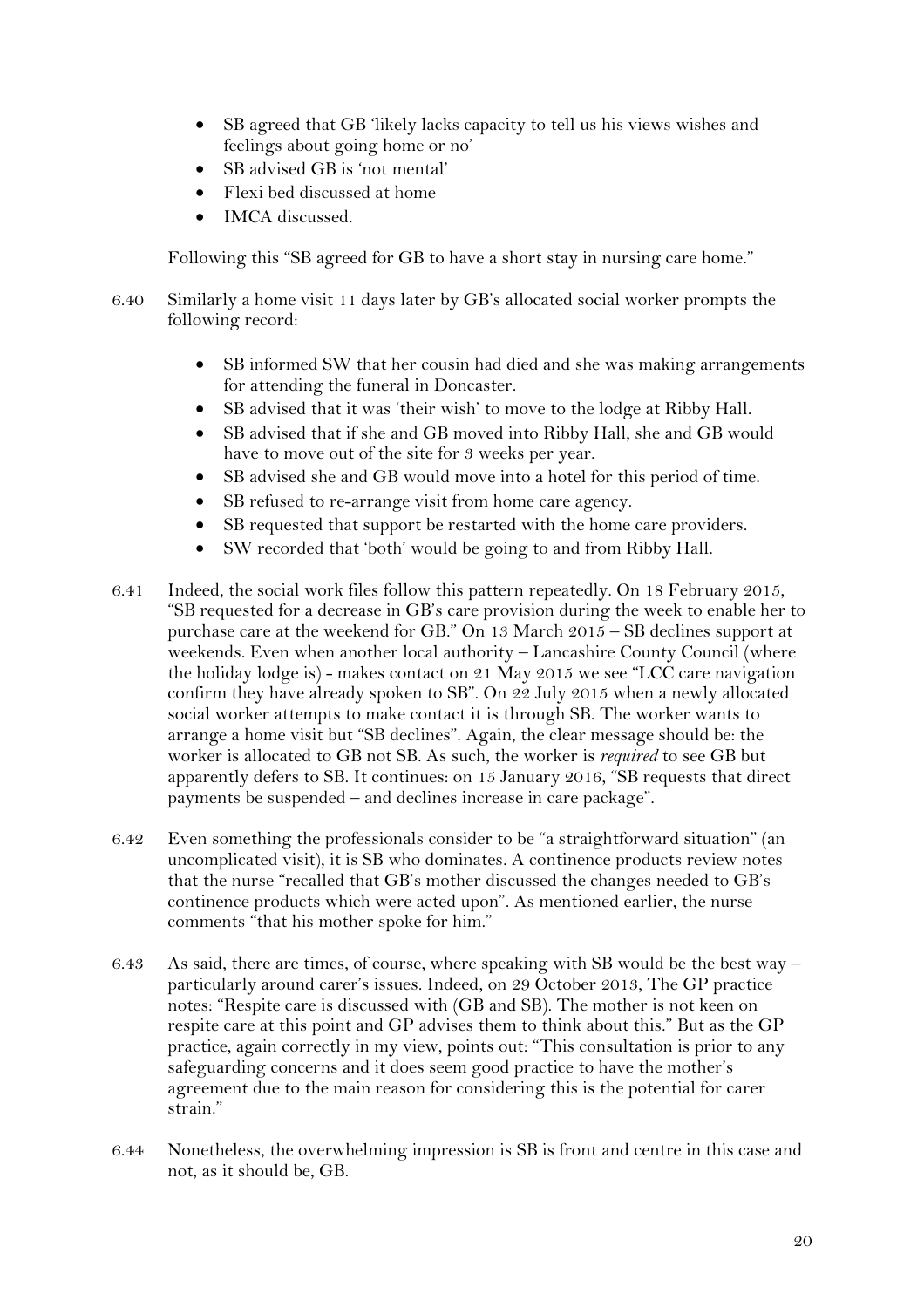#### **SB's ability to care for GB**

- 6.45 I am sure (as explored above) that SB, understandably, wanted to care for her son. There are many recorded examples, despite her words and actions, that practitioners had no fears that SB was neglectful, intentional or otherwise, of GB. However, good intentions do not necessarily result in good or acceptably safe care. In this case, there are, in my view, troubling question marks over the quality of care that SB was able – physically or emotionally – to provide. I can only deduce that these remained largely unanswered or unchecked because of the general acceptance that GB had limited or no capacity, that his wishes and feelings were not routinely sought and everyone saw SB as GB's advocate acting in maternal best interests.
- 6.46 There are reported occasions when GB's behaviour was aggressive or violent that should have alerted a more considered look at SB's ability to cope (for her own safety if not GB's). In addition to the incident cited in paragraph 6.25 above, on 2 April 2014 we are informed that GB had been "aggressive for 2-3 days" – and yet there is no record of any risk assessment. In December 2014, the social worker seeks legal advice (and spoke to advocate and GP) concerned that SB is becoming frail and showing signs of poor mental health. But the extent of neglect is unclear: as the local authority concede: "The actual evidence suggests that GB presentation is of being clean, happy and cared for."
- 6.47 Similar behaviour is recorded more fully over 13-14 May 2015. Adult Social Care notes that "home care agency advised Social Worker that GB was aggressive with SB at the lodge at the weekend; SB reportedly 'shook up' by GB's behaviours towards her; home care agency suggested that GB requires care on a weekend and independent time from SB" (13 May). Again: "Social Worker contacted SB who informed that GB was aggressive towards his carers this AM; SB informed that she was scared of GB and was ready to leave him; SB informed that ambulance came to the lodge however they did not admit GB to hospital; Social Worker agreed to contact GP for GB to rule out a UTI (*urinary tract infection*) or any other infections which may be causing GB's change in presentation."
- 6.48 Neither episode seemed to spark a risk assessment or consideration of changing needs for GB or, indeed, support for SB. The social worker did contact the out-ofhours GP on 14 May – as the GP practice records show: "Telephone call from Social Worker about an incident while at their Lodge in Lancashire on Monday. GB violent so Police and ambulance called. Mother says GB fell yesterday and is unsure of any injuries. GB has been unwell, sleepy and aggressive." The doctor speaks "to mother who says GB is not his normal self." The doctor follows up the call with a visit: "Has been O.K. Has some toothache and was due to go to the dentist. Examined – nothing to find. Plan to offer a contingency, to give analgesia if required and to use medication (diazepam) if needed."
- 6.49 Police are also called to this incident. Lancashire Constabulary's report expresses concern about SB's frailty: "The female informant also appears to be vulnerable, she is an 84 years old very small female, she appeared scared and at many points told officers that she is scared and that she is sad."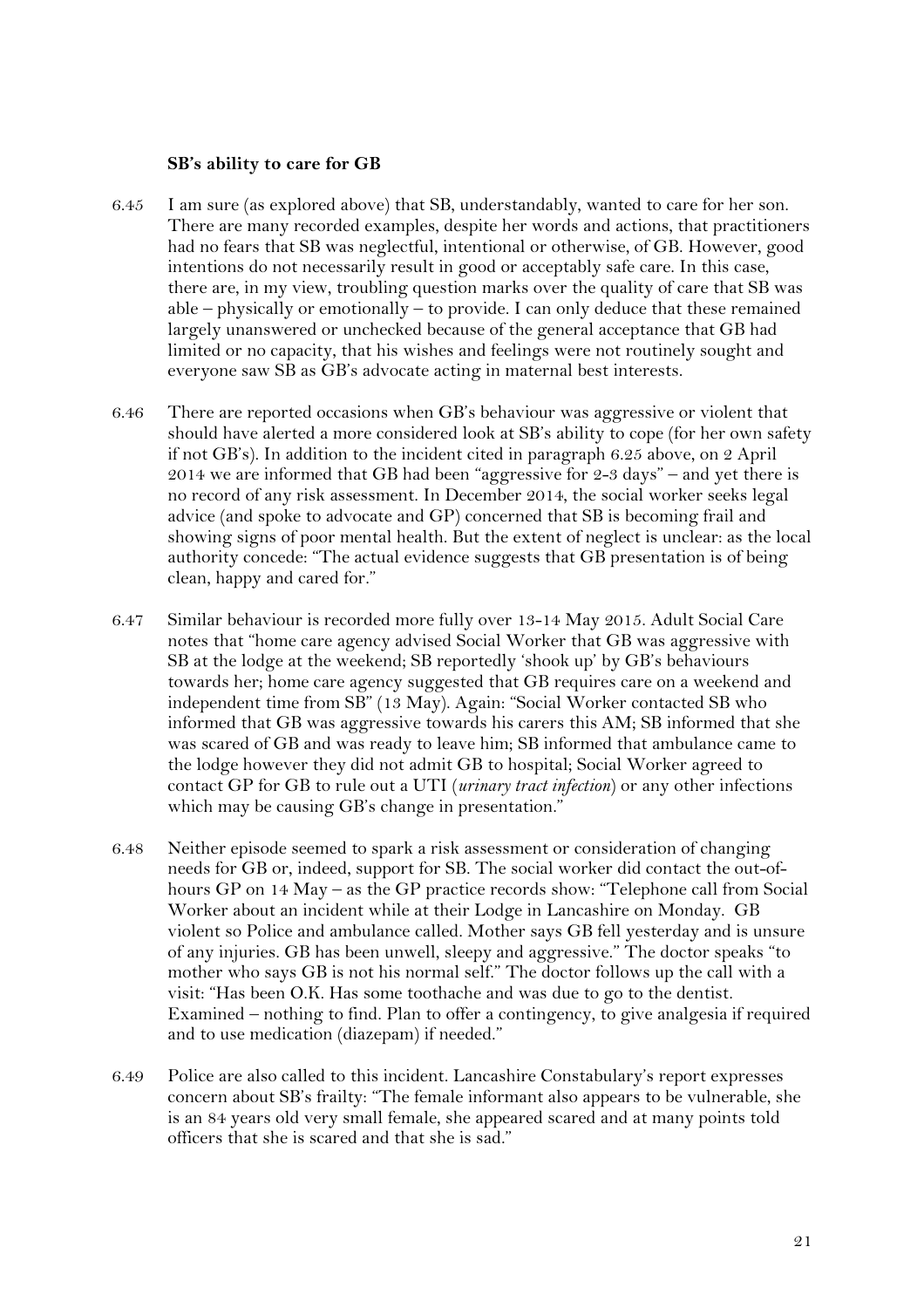- 6.50 The same report also provides alternative and strong evidence of potential neglect: "The property they were living in was dirty, there was dry faecal matter scattered across the property, which SB handled without using any gloves and did not wash her hands and did not seem at all bothered about it being there and placed it on the side table. In addition to this there was trodden in faecal matter across the property. There were no windows open and all the curtains were shut even thought it was a nice day outside. The house smelt of faecal matter through. In the kitchen there was nothing of obvious nutritional value and the surfaces were dirty." None of this appears to have been acted upon. The report was sent to West Yorkshire Police – who emailed it onto Adult Social Care. But neither thought it worthy of a safeguarding alert.
- 6.51 The records repeatedly show that SB's ability to care for GB was questionable: her understanding of care, being unable to cope, her mental health and low mood, her behaviour and manner, her decision making, and her excessive drinking of alcohol.
- 6.52 West Yorkshire Police records show that when GB's long-term on-off personal assistant first came to work with him (in 1999) "he was not being stimulated. In her words he was a vegetable so she spent a lot of time with him, taking him swimming and developing his walking and language skills." Following GB's fall on 30 August 2014, the attending ambulance crew "found GB incontinent of urine and washed and changed him but found no apparent injuries." Nor did SB appear to understand the risks of leaving GB on the floor (suggested as being for up to seven hours).
- 6.53 The records show a catalogue of care breakdowns often leaving GB without agency or personal assistant care for several days and sometimes weeks at a time (in addition to the weekends and time away in the holiday home). It's hard to clarify but records seem to suggest on one occasion it might have run to 50 days (16 May-23 July). Each loss of care can almost exclusively be laid at the door of SB's behaviour and actions.
- 6.54 The social worker following GB's respite admission into Troutbeck care home (5 December 2014) admits that care workers "found it difficult to provide the right care because of SB interfering and hampering their efforts." Indeed, Troutbeck's manager (8 December 2014) tells social worker that SB "can be erratic, finds fault with carers and will not leave GB alone." Two weeks later again reports concerns that SB was "ordering GB to put his pyjamas on at 4.30pm" (although another record suggests 4pm). On 21 November 2014, the GP records a telephone call from the social worker: GB "had daily care until recently as one by one agencies and personal assistant refusing to go in due to alleged behaviour of mother."
- 6.55 This "behaviour" generally includes not allowing carers to carry out their tasks, being abusive and making inappropriate requests. For example, on 8 June 2015 the home care agency informed Adult Social Care "that package of care has broken down; Carers reported that they had been sent away after one hour and requested that they sweep the leaves from outside." The new care agency a week later report that "SB was verbally abusive towards care staff at the weekend following alcohol use." This is followed up on 14 July 2015: "SB refused for home care agency to assist with cares."
- 6.56 Neither is there any shortage of concerns raised around SB's ability to cope. On 2 April 2014 carers report SB as "not coping" and "tired". The social worker visited on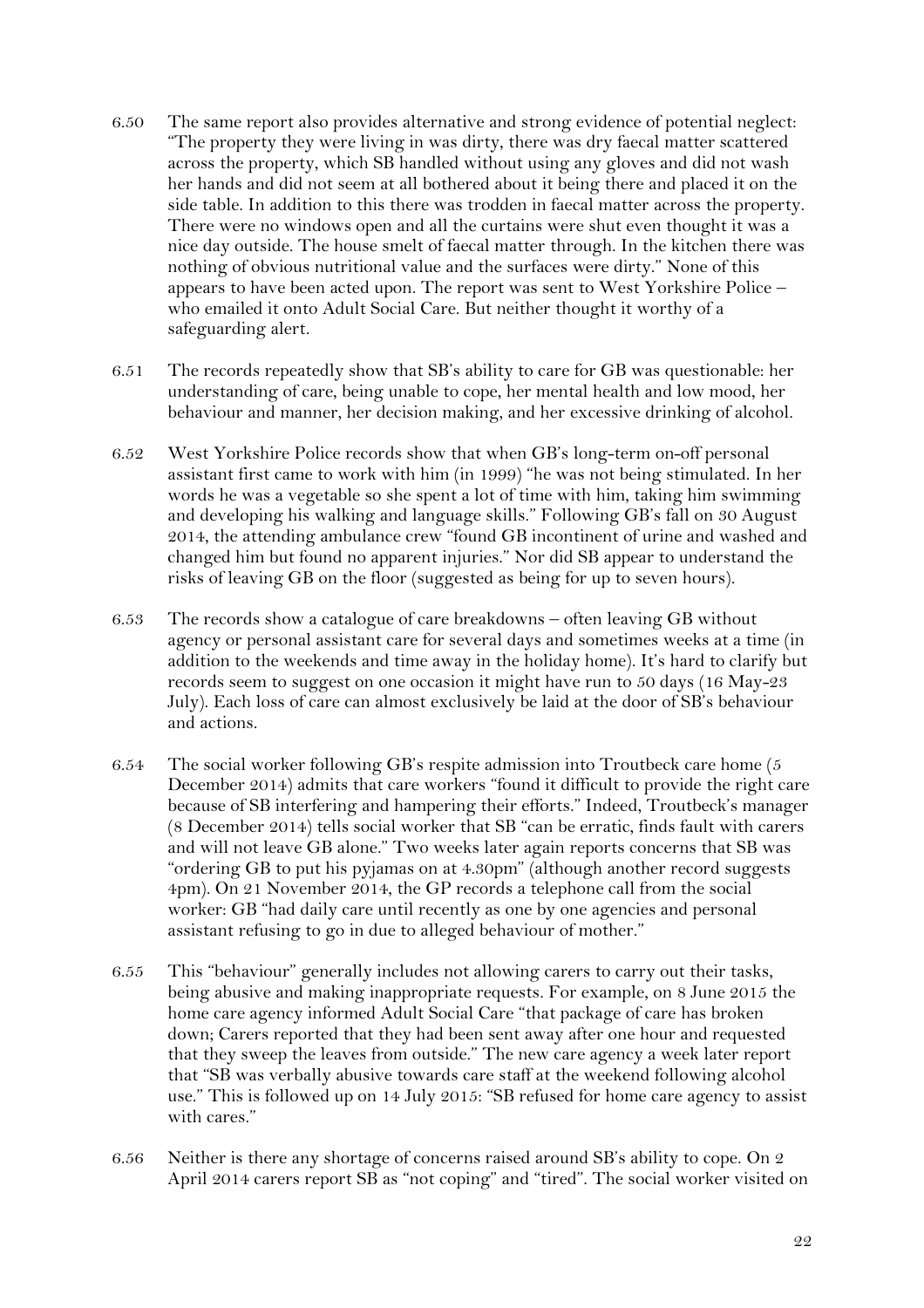23 July 2014, "SB appeared frail and breathless". On 8 June 2015, the home care agency "believe that SB requires support for GB and that they did not understand why this was not accepted."

- 6.57 Airedale Hospital's notes on 30 August 2014 show that the senior nurse safeguarding spoke to Adult Social Care around SB's "carer stress" - but was also clear that this stress had not resulted in abuse or neglect of GB. Further hospital notes record "mother struggling" (31 August 2014) and "social input needed as mother not coping at home" (3 September 2014). However, four days' later we see that "mother happy to take (GB) home: Await plan." The question needs to be asked: if the carer is "struggling" and "not coping" why would this be considered a good outcome?
- 6.58 Another consistent characteristic is SB's apparent excessive drinking of alcohol. On 21 November 2014, the social worker considers SB "might be drunk" as she was "slurring" her words – and cooking chicken (something the worker did not consider exploring further – despite the obvious risks). On 24 November 2014, a carer reports that "SB may have been drinking" - although the evidence was simply "a VK (*Vodka Kick*) bottle top on kitchen side". On 19 December 2014, the manager of Troutbeck care home reports SB "drunk in lounge" – "kissing members of staff and making allegations and being abusive." Three days later the home again raise concerns about SB's drinking and report she "may have attempted to drink and drive."
- 6.59 On 11 March 2015, GB's personal assistant raises concerns to the social worker about "SB's increased drinking alcohol in excess", saying SB has been "paralytic many times in the past few months," and is "hiding bottles of alcohol." She adds that she "visited the lodge and found GB laid on the floor and SB walking around intoxicated." On 24 March 2015 the personal assistant reports that "SB sounded drunk on phone" following 14 missed calls.
- 6.60 The home care agency also raise concerns in June 2015: "SB was verbally abusive towards care staffs at the weekend following alcohol use" (15 June); and "SB was drinking earlier in the week" - carers "feel that the drinking may be due to the lack of support which GB and SB have when at the lodge" (26 June).
- 6.61 There are also consistent concerns raised around SB's mental health. On 24 November 2014 carers report SB "presented low in mood". On 5 December 2014, the manager of Troutbeck care home "expresses concerns about SB's mental health". On 9 September, SB says "she feels depressed and she is not eating." On 27 January 2016, SB tells the social worker "that she cannot go on GB is not sleeping during the night" and has stopped "taking her anti-depressants due to them not working."
- 6.62 More concerning, on 14 April 2015, the home care agency informs the social worker that SB had said "she wanted to 'end it' because she did not feel supported." The GP follows this up but SB proves unwilling to discuss her mental health. A safeguarding concern raised by Lancashire County Council notes (on 28 November 2015) that SB "intoxicated, agitated, abusive, laughing, at one point she held a knife to her own throat." On 21 January 2016, SB told GP that "she has no family or friends, was socially isolated she would not be 'here' if it was not for GB." West Yorkshire Police records show that GB's personal assistant "eventually found herself at odds with SB who would get drunk and become violent towards her. SB was always reluctant to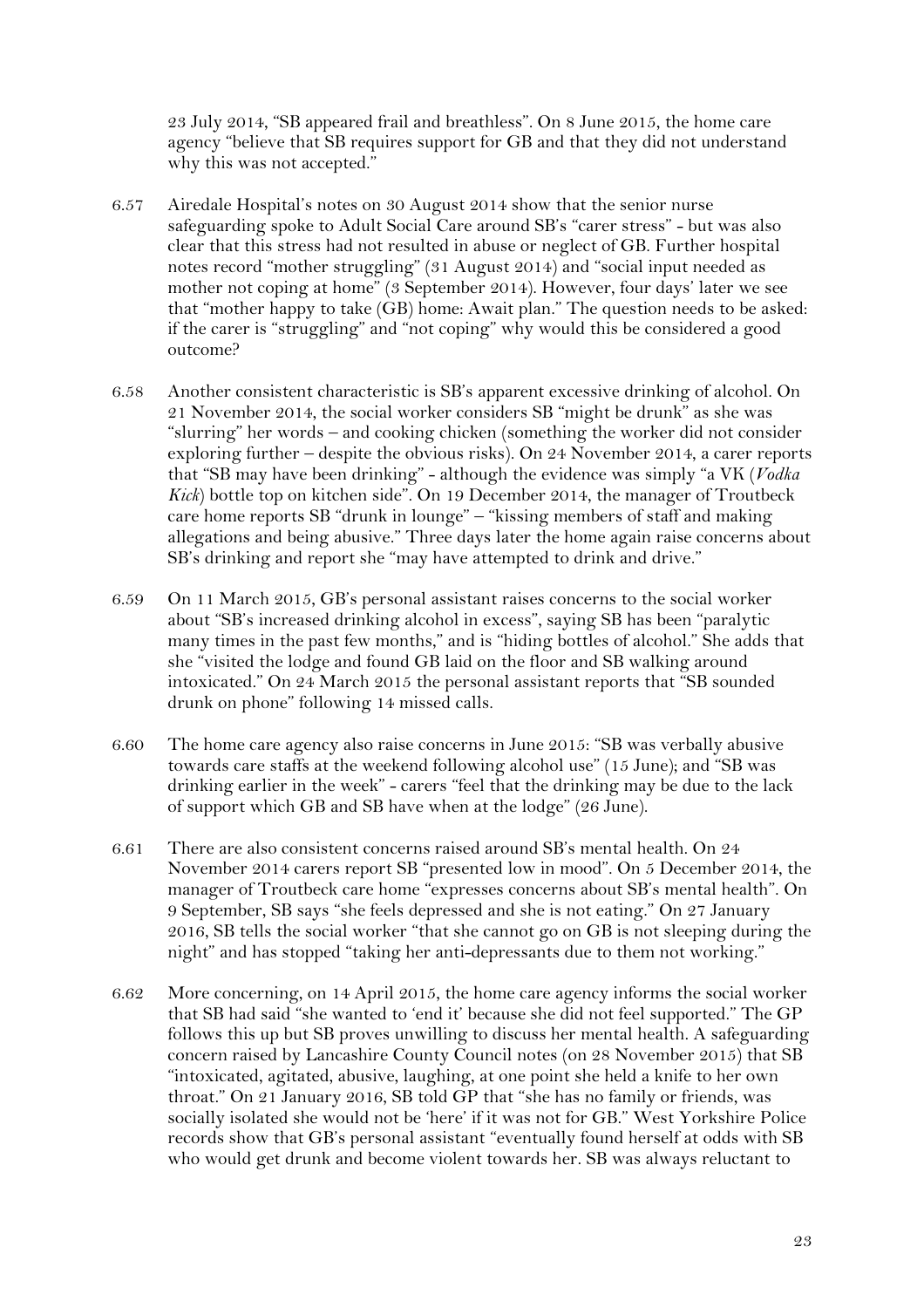get the help she needed, it became clear as she got older she struggled and on a couple of occasions stated, 'If I go he's coming with me.'"

6.63 Some of this could be seen as drunken exaggeration; however, given the circumstances surrounding GB's death the above is potentially volatile when read together (and, more so, when collated) with the previous police records – which reveal an earlier charge (in August 1999) of attempted murder by medication overdose – although this was dropped by the Crown Prosecution Service for insufficient evidence). But none of this was co-ordinated across the agencies. It would be unwise to suggest that GB's death could have been avoided had agencies been aware of this information, but surely they would have been more alert to the risks and acted with more consistency and urgency?

#### **Safeguarding alerts**

- 6.64 The local authority report five safeguarding alerts for GB between 2014-16. These were:
	- $\bullet$  16 May 2014 emotional and psychological abuse and additionally 25 May 2014 – risk of neglect;
	- $\bullet$  1 September 2014 neglect;
	- 21 November 2014 risk of neglect;
	- 5 & 23 December 2014 raised by Troutbeck care home; and
	- $\bullet$  21 January 2016 neglect.

#### *16 May 2014*

- 6.65 A safeguarding alert is raised on 16 May 2014 by the home care agency stating a carer had witnessed SB shouting at GB and attempted to prevent him from going out with the carer. GB is described as "frightened" and SB attempted to pull his coat off. SB then asked GB and carer to leave – and would not speak to them upon their return. It is regrettable that the carer seemingly didn't use the time out with GB to, at least, find out GB's wishes and feelings around this incident (or if they did, that the conversation was not recorded). Providers are also concerned that SB wants to cancel care on Saturday and Sunday. The Access Worker tells the agency to carry on providing care anyway regardless of family wishes. Although presumably a decision made to protect GB's care needs – this probably could have been managed in more collaborative way.
- 6.66 The alert is soon closed on the local authority's safeguarding database as it is dealt with by social work team as a care management issue. However, the way it is managed, is indicative of the Adult Social Care approach – and is played out entirely through SB and not GB. For example: 23 May 2014 – "allocated worker attempted (unsuccessfully) to contact SB"; 28 May 2014 "allocated worker contacted SB" – offered to reinstate care package – but "SB declined."
- 6.67 On 3 June 2014, the "allocated social worker discussed safeguarding concerns with team manager". The manager agrees that these are not "additional concerns" (*that is, I assume, not new*) and "social worker to visit on return from leave" (which will be 17 June 2014). I find the same question recurring: where is the urgency? This smacks of "we are concerned" but not "that" concerned.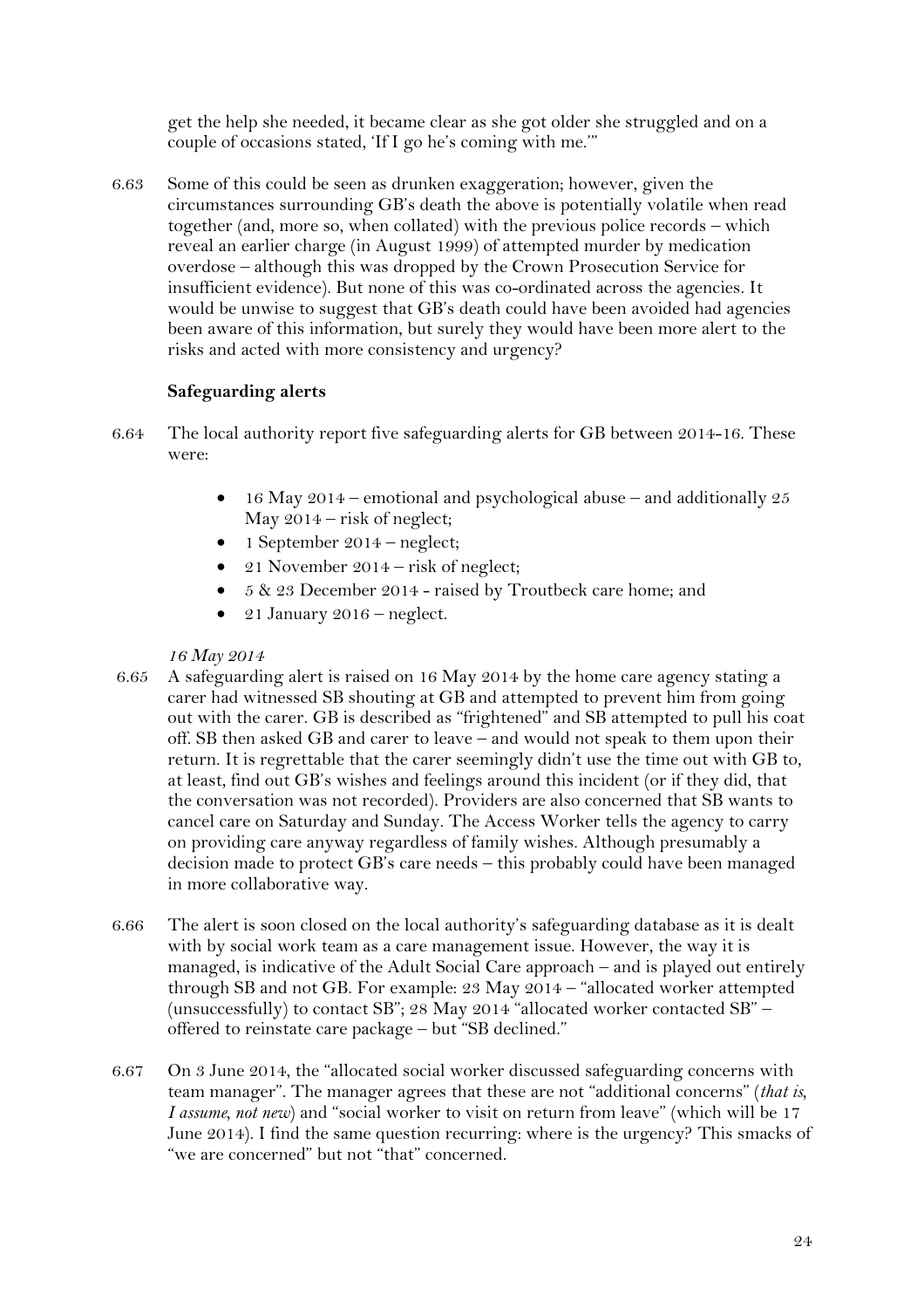- 6.68 On 12 June 2014, SB contacts Adult Social Care "unaware why the service has stopped and GB had not received care (since) 19 May 2014." The social worker (having returned from leave) then makes several unsuccessful attempts to contact between 16 June 2014 and 2 July 2014. SB then contacts the social worker to say that privately arranged care is in place Monday-Friday. The social worker (I consider, rightly) offers to organise weekend care as well: "SB declined". But it is not SB's place to do so. Where is the worker's challenge to this "decision"? This is a basic social work function: to put themselves in the shoes of the service user, to see the world through the service user's eyes.
- 6.69 A home visit is planned on 10 July 2014 but takes place on 23 July 2014. Social worker and manager to visit home to "assess risk of harm" – but there is no evidence of any discussion that took place. GB is recorded as "well kept" – but rest of record is about SB's thoughts: "SB identified concerns for GB and SB future in a large house; SB advised that she is happy with the care provision in place; SB declined care provision on a weekend for GB and informed that GB did not shower at the weekend but he is able to complete all other aspects of his care independently." By the time safeguarding team came back to agency – the care had been cancelled, although no attempts appear to have been made to establish the circumstances or investigate this.
- 6.70 A risk or care management plan can be an appropriate replacement for safeguarding investigation – but this should have been clearly documented. The regional policy has not been followed.

#### *1 September 2014*

- 6.71 At 7pm on 30August 2014, SB called NHS111. She says: "My son has brain damage and he has had a fall in the lounge and I can't get him up". She says she had not witnessed the fall as she was upstairs. SB continues: "GB was currently on the lounge floor, he was warm and conscious, but kept falling asleep". She says GB was responding "normally for him". The ambulance arrives at 7.20pm. The Patient Care Record (PCR) reports GB was "on the floor, unknown how long". GB is recorded by the ambulance crew as having "mental capacity" and "consenting to treatment". The ambulance took GB (and SB) to Airedale General Hospital.
- 6.72 The emergency department staff make a referral to the hospital safeguarding team as "mother was struggling" and "mum needs more help". GB is admitted "due to poor mobility and concerns regarding Mrs SB's ability to care for GB at home." The hospital notes: "The Senior Nurse Safeguarding Adults accepted the referral on Monday 1 September 2014 and subsequently contacted Social Services (based at AGH) in order to determine Social Services involvement … Following discussion with the Physical Disabilities Team, the Senior Nurse was informed that the Team would visit Mrs SB on Thursday 4 September at AGH in order to establish if further support was required since Mrs SB was "suffering from carer's stress". The Senior Nurse Safeguarding Adults was clear that there was no indication that this "carer's stress" resulted in any type of abuse/neglect toward GB." On that day the social worker asks the hospital to report a safeguarding concern for GB – and aims to identify a "flexi-bed" in a care home "to allow for a period of assessment for GB".
- 6.73 It does seem from this record that a safeguarding alert was not raised following allegations that GB had been left on the floor for (up to potentially) seven hours "before medical assistance sought" (the ambulance is called). However, on 5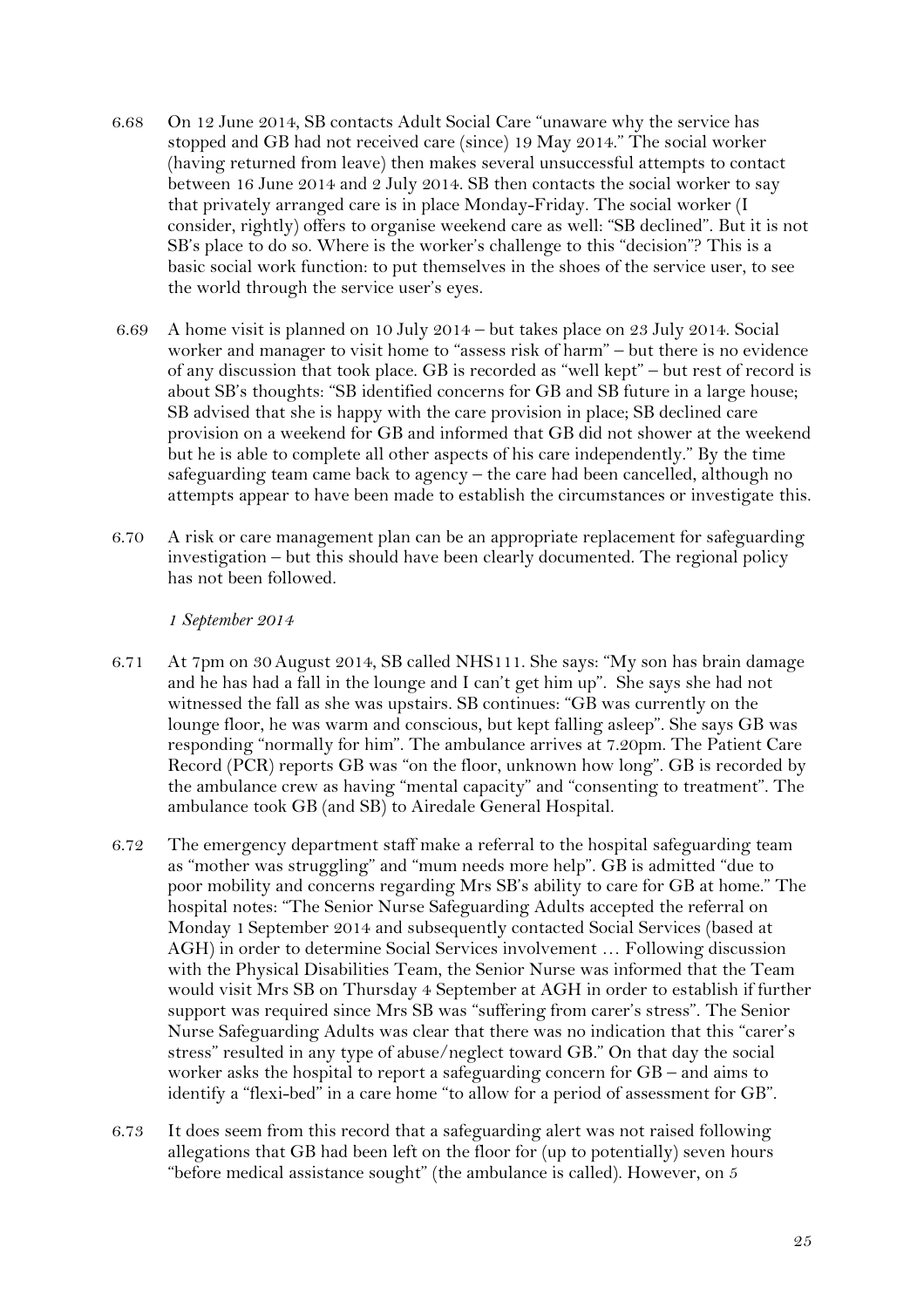September 2014, social worker visits "SB at home without GB present to discuss concerns regarding the long lie". The worker records that SB did not appear to understand the risks that involved, felt she presented as frail and was "resistant for GB to have a period of short term care". It is intriguing that rarely does SB get challenged about such decisions. Presumably, workers are accepting that she can cope (or at least wants to cope). But perhaps she doesn't want GB away from her – out of her control? The questions – that professional curiosity should encourage - do not seem to have been asked.

- 6.74 The hospital team manager's record on 8 September 2014 again shows how communication travels exclusively through SB: "SB recorded to be upset and reportedly advising she 'felt like a criminal'; SB advised that she did not wish for GB 'to be taken away from her'; SB reported that she thought that GB was not willing to get up of the floor because he 'was having her on'; SB reported that GB has placed himself on the floor before; SB advised that GB was comfortable on the floor she brought him a pillow and a coffee; SB informed she wanted GB to return home; SB agreed that GB 'likely lacks capacity to tell us his views wishes and feelings about going home or no'; SB advised GB is 'not mental'; Flexi bed discussed at home; IMCA discussed; SB agreed for GB to have a short stay in a nursing care home" (so an assessment can take place). GB is subsequently discharged from hospital to the care home on 10 September 2014.
- 6.75 Similarly, the local authority record notes on 14 September 2014: "Assessment completed by social worker; Records indicate that GB requires full assistance with all aspects of his personal care. GB reportedly 'shy'; GB reportedly 'lights up' when his mother visits; Social worker recorded GB can communicate 'at a basic level' and understands what he is been (being) asked; SB wants GB and SB to continue living together." Here there are contrasting views on GB's capacity: On 8 September there appears an agreement that he lacks capacity but the assessment less than a week later appears to suggest that he is able to understand questions and his situation. On 10 September, the team manager closes safeguarding concern – and agrees on 17 September 2014 that SB can make arrangements for taking GB home.

21 November 2014

- 6.76 GB's new social worker (allocated on 9 October 2014) raises an alert that GB had no formal care in place and was at risk of neglect. The social worker also calls the GP practice: GB "had daily care until recently as one by one agencies and personal assistant refusing to go in due to alleged behaviour of mother. Social Worker is starting adult protection procedures and requesting a capacity assessment for both of them." But as explained above the GP, rightly, argued that they are not the right person to carry out a capacity assessment.
- 6.77 Linked to this, on 16 December 2014, after deciding that GB does lack capacity "around where and with whom he lives and concerns around non-malicious neglect", the social worker also queries SB's ability to care for GB. The social worker asks the GP for an opinion on SB's mental health and SB's ability to drive long distances. GP said that SB scored low on a memory test but would not comment on SB's ability to drive. Although SB declined support from a local care agency – as she wanted a previous carer to be re-instated (but they could not provide the care) – the alert was closed as SB "made arrangements for GB to have respite in a local care home".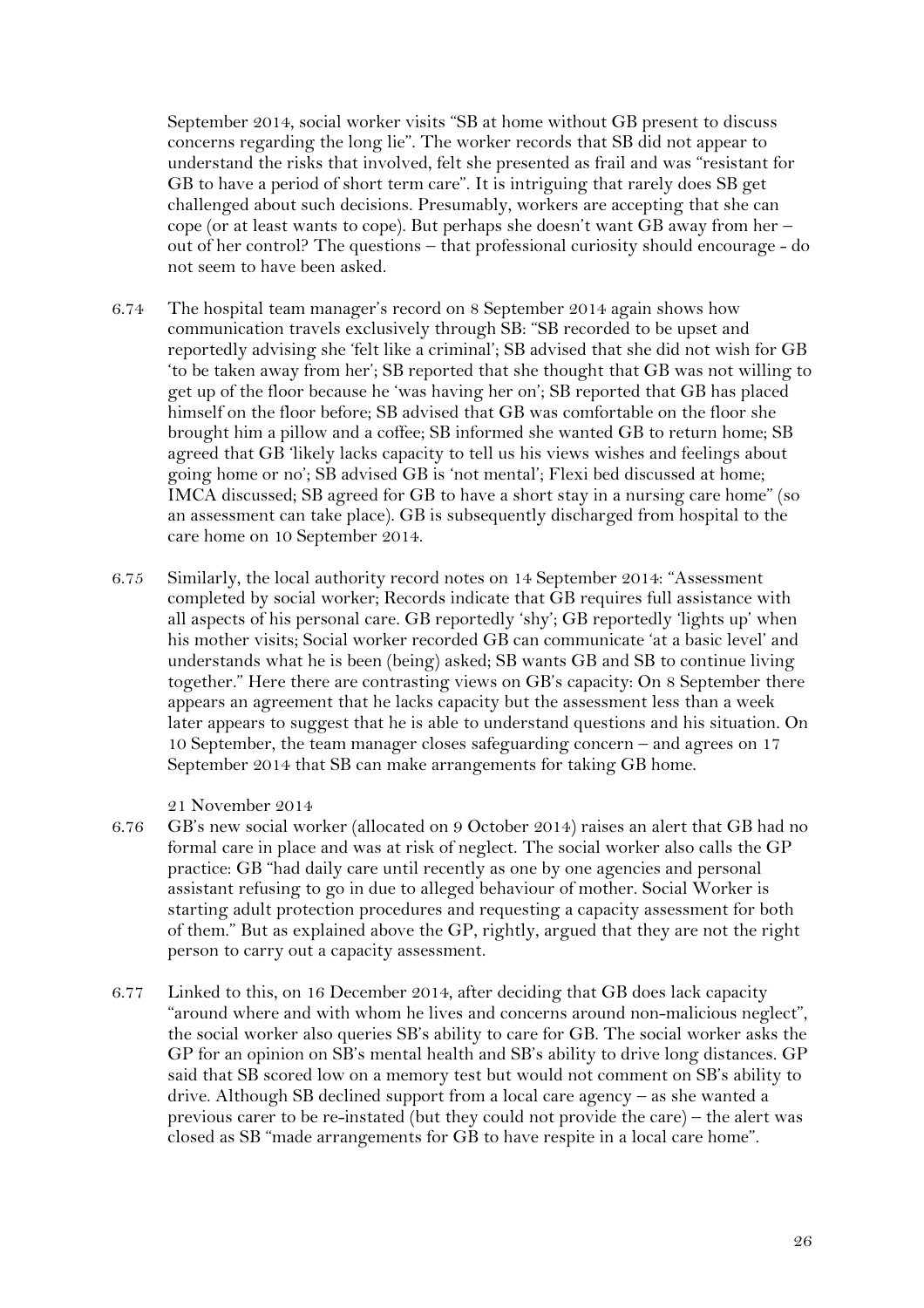6.78 Although dealt with, appropriately, as a care management response, once again we see GB's views, wishes or feelings are not sought or recorded; nor are there any details of other options discussed; there is no record of consent being requested or granted to share information; nor any specific evidence of neglect when care not in place.

#### 5 & 23 December 2014

- 6.79 GB and SB are receiving respite care in Troutbeck care home. However, the home raise concerns after SB tries to get GB undressed for bed at 4pm (or 4.30pm) "ordering and shouting" at him to get his pyjamas on. The home is also concerned about SB's apparent drinking, that she may have attempted to drink and drive, and question her ability to care for GB at home. However, it is unclear how Adult Social Care respond practically to any of this. The social worker does advise the home to call police if SB does attempt to drink and drive and to flag up a safeguarding concern.
- 6.80 There do not appear to be any further enquiries, welfare checks, wishes or feelings, consent or mental capacity. GB and SB return home after the respite without any formal care in place. As the local authority says:
	- *no documented evidence to inform that GB has capacity or lacks the decision specific capacity to consent to the safeguarding concern reported;*
	- *there is no evidence to suggest that GB was contacted or consulted as a result of the safeguarding concern raised on his behalf:*
	- *there are no recorded views, wishes or feelings for GB in regards to the alleged concerns which were raised;*
	- *GB was not supported by an advocate for the safeguarding process;*
	- *there is no documented evidence to suggest that measures were identified to reduce the risk of further similar incidents of alleged abuse;*
	- *the safeguarding concern appears to have exited at stage 2 of the safeguarding procedures however there is no rationale or information provided to suggest that either a risk management response was required or whether an alternative process was followed;*
	- *a strategy meeting and multi-agency response may have benefitted GB and SB;*
	- *there is no documented information to indicate that SB was consulted as the person alleged to have caused harm or whether she was offered support of an advocate for the safeguarding procedures;*
	- *GB and SB may have benefited from support of a family meeting and mediation regarding the concerns which were raised;*
	- *there is no proportionality, accountability, partnership, prevention, protection or empowerment principles applied to the practice; and*
	- *the concern was reportedly exited as 'care managed' however the safeguarding concern was on-going regarding SB however there is no evidence to suggest that any additional measures were identified to what was previously in place for GB.*

#### *21 January 2016*

6.81 An added layer of difficulty with this case is that GB and SB spent weekends and breaks away in Lancashire. This means they come under different geographical health, care and police services. What might (hopefully) be more routinely shared between services within Bradford, therefore becomes more challenging.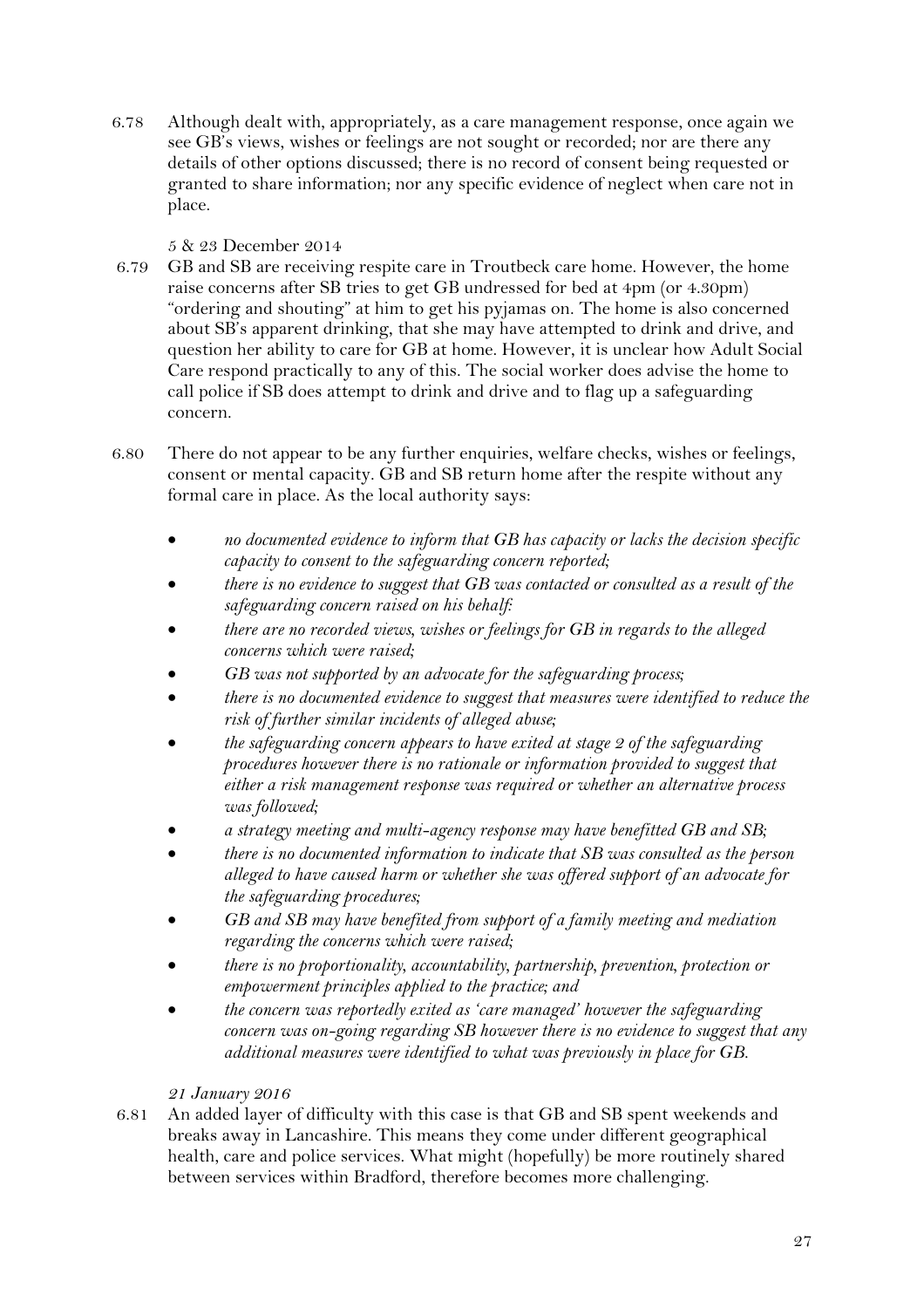6.82 An example of this is: "a safeguarding concern was received from medical centre" on 21 January 2016: "I was contacted by a social worker at the Oakes regarding Mrs SB who cares for her disabled son GB. I was informed that when they were in Lancashire (Blackpool) (on holiday) there were apparent safeguarding issues raised when admitted to hospital that SB was intoxicated and her ability to look after son GB was at question, neglect issues. I was informed that they were placed in residential home in Lancashire (name unknown) but apparently been back in their usual place of residence (Addingham) over last two weeks."

#### *Other possible safeguarding alerts*

- 6.83 Records also show that there were other instances that might have been or should have been flagged as safeguarding alerts. For example, on 17 April 2014 the manager of the home care agency phones the GP practice. "Concerned about medication stockpiled by mum who is unwilling to make an appointment or request a visit." The practice responds promptly. A week later the GP discusses medication with GB and SB. SB admits to struggling with care but "denies reducing meds or having problems with meds".
- 6.84 Some concerns of neglect by SB appear to be unfounded: the GP practice analysis suggests that there are no instances where GB did not attend a pre-arranged appointment at the GP surgery: "He attended for routine vaccinations x2 and a routine health check with the practice nurse and was brought by his mother. It is noted that GB's mother demonstrates openness about GB's medication, discussing it in many telephone calls in 2013, for example, asking for further treatment for constipation or to see a dentist as he did not co-operate well with oral examinations and required sedation. She is prepared to discuss a reduction in antiepileptic medication, noting that GB did not deteriorate/have an adverse response."
- 6.85 Although referred by the Practice Nurse to the District Nursing team (on 17 June 2015), the team close the case (on 29 July 2015) following four failed attempts to make contact at GB's house. It was known that GB "was looked after by his mother" and went away at weekends. Nor did GB meet their criteria of being "housebound" or "isolated". So, the decision to close the case can be understood. There was no shared information around safeguarding – so no concern to the team about not gaining access. Under new protocols it would have flagged up previous safeguarding concerns under which staff would have raised the non-access as a concern. This can now be a seen by GPs and create an understanding of concern.
- 6.86 In December 2014, SB advises social worker that she had 'lost it' with GB, as he was walking, and wobbly, and she had shouted at him. It does not appear to have been flagged as a safeguarding concern and it's unclear what action happened  $-$  if any  $-$  as a result of this.
- 6.87 In August 2015, police inform Adult Social Care about a fraud investigation being carried out on GB's personal assistant – who has allegedly been financially abusing other service users. As potential victims, GB and SB were visited by police and the social worker on 1 April 2015 and one other subsequent visit. The officer "stated that she saw GB once during the investigation and had no concerns about neglect or any concerns that SB otherwise posed a risk to GB." Again, the potential financial abuse does not appear to have been raised formally as a safeguarding concern. It also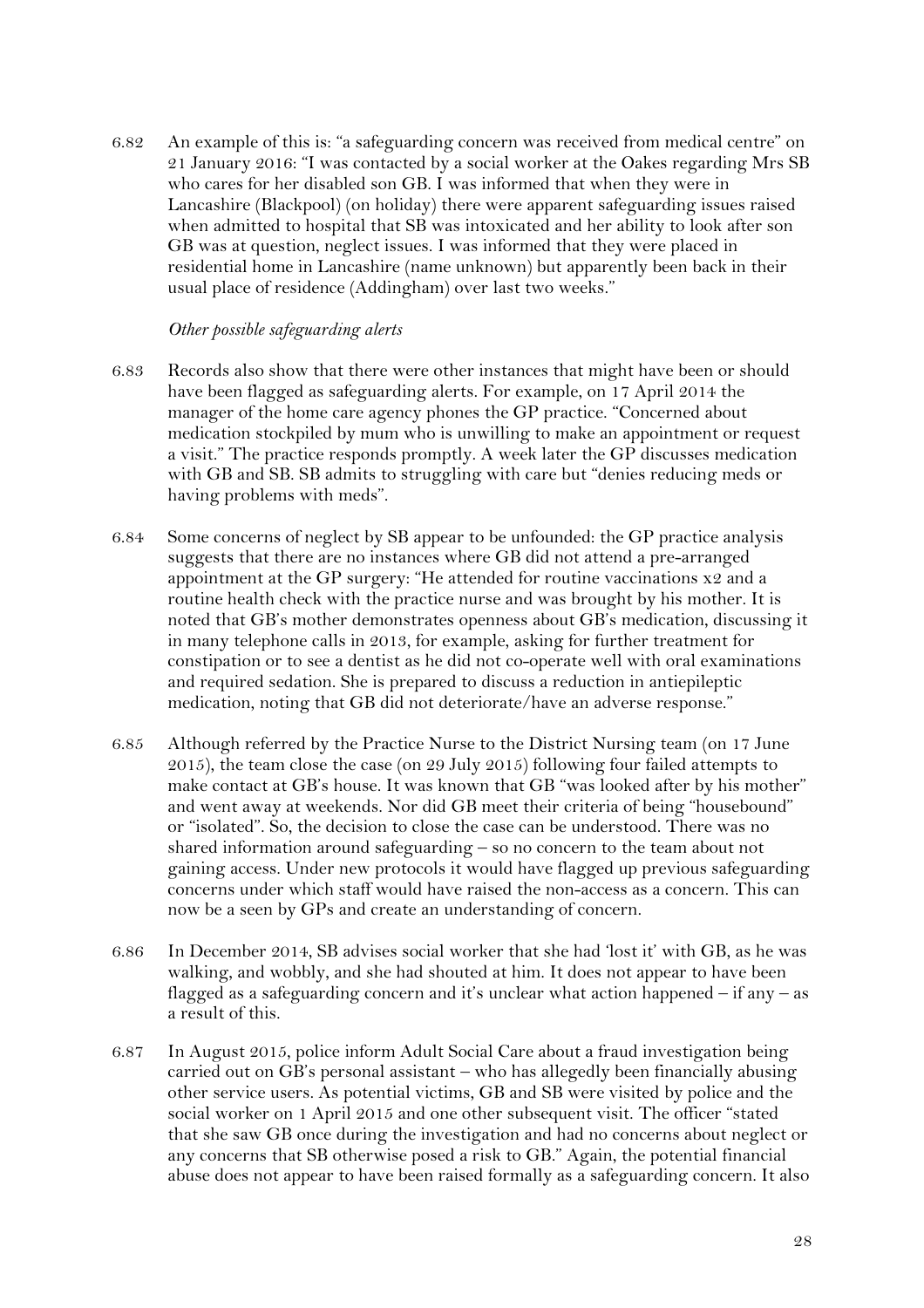means that GB's personal assistant is unable to care or visit him during the investigation – leaving GB, once again, without care support. SB is recorded as being "upset" that the personal assistant "would no longer be able to work for *her*" (my italics).

- 6.88 Police records also show that potential fraud had occurred previously. On 20 March 2013 SB had informed police that both she and GB had loaned money to GB's personal assistant – and while some had been paid back it was in arrears: "SB was advised that this was a civil matter, that she needed to seek legal action about getting her money back and that it was a civil matter…This incident was treated and finalised as a civil dispute. GB was never spoken to by West Yorkshire Police in relation to this matter. It is not recorded if any consideration was given to signposting SB and GB to Action Fraud as potential victims of a fraud offence (abuse of position)." As police concede: "It is recorded on the West Yorkshire Police systems that the Safeguarding Unit were made aware of this incident, but it is not recorded if consideration was made to make a safeguarding referral to Adult Social Care."
- 6.89 Previous to the second fraud investigation, on 11 March 2015, GB's personal assistant raises concerns about SB's drinking over the previous months. This was not raised as a safeguarding alert and there is no evidence of support being offered around this. In response, the social worker sought legal advice and requests capacity and Best Interests assessments from advocate.
- 6.90 West Yorkshire police receive a call on 4 April 2015 "concerned for the welfare of SB's son, GB" and request an officer to conduct a welfare check. Officers are unable to contact SB or GB as they were absent from their home (presumably at the holiday lodge). An officer finally sees GB and SB at home on 10 April 2015 but reports: "there are no issues with neglect and all in order at the address." Nonetheless, Police admit "it is not recorded if the Safeguarding Unit were notified of this call" – had they enquired with Adult Social Care they may have discovered the address of the lodge in Lancashire. *And had visited the home a few days before.*
- 6.91 On 15 June 2015, the home care agency report that "SB was verbally abusive towards care staff at the weekend following alcohol use" and that SB would "not allow carers to make GB anything to eat". The agency follows this up on 26 June 2015 with concerns that "SB was drinking earlier in the week. Carers informed that they feel that the drinking may be due to the lack of support which GB and SB have when at the lodge." There is no evidence to show how this was responded to or whether it was raised as safeguarding alert.
- 6.92 On 3 December 2015, Lancashire Social Services contact Bradford Adult Social Care about a safeguarding concern following an "incident" at the holiday lodge on 28 November 2015 resulting in GB being admitted into Blackpool Victoria Hospital with a urinary tract infection. Any safeguarding work will have been carried out by Lancashire, but there is no evidence that Lancashire sought to involve Bradford, nor of Bradford seeking participation. The record notes that "SB was intoxicated, agitated, abusive, laughing, at one point held a knife to her own throat." SB is also admitted into hospital, and GB later discharged into a care home for respite. While there, Bradford agreed for Lancashire to carry out a Care Act assessment of GB and a Mental Capacity Act assessment. These assessments conclude that GB did have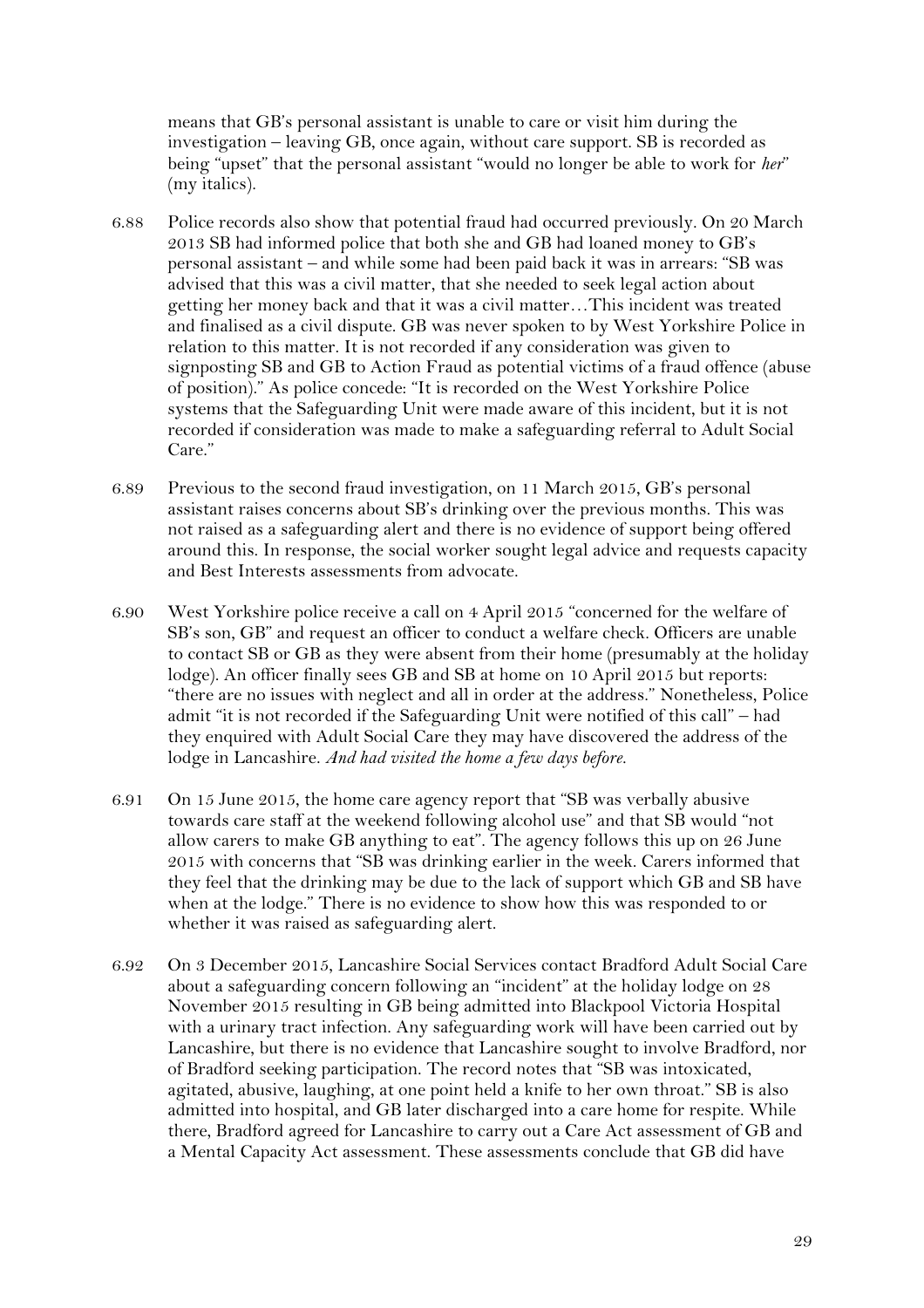capacity to decide on what care and support he needed while his mother was in hospital – and he made the decision to accept respite care at a local care home.

- 6.93 Further, on 21 May 2015, a West Yorkshire police record includes a report from Lancashire Constabulary: "Officers were called to [the holiday lodge] where the informant's disabled son had allegedly attacked her. The male, GB was in an unclean state, dressed in just a bath robe and nothing underneath, he did not appear to have washed that day, his hair was greasy and he appeared dirty." The property is also described as "dirty" and smelling of faecal matter. However, this incident also turned up a Vulnerable Adult Referral from 13 August 1999 "which states that SB was arrested and interviewed on suspicion of attempted murder by administering an overdose of drugs on GB. CPS advise insufficient evidence."
- 6.94 This is particularly troubling. Admittedly, it was 16 years ago but had this information been shared, it might have cast a different shadow over the care and support provided, and the manner and the urgency, in which that would or could be provided. As, commendably, West Yorkshire Police concede:

"It is not recorded if West Yorkshire Police made contact with colleagues in Lancashire Police. Certainly the information provided within the referral cast doubt on whether SB was physically and mentally capable of caring for her elderly disabled son. Sharing the information known would have highlighted the safeguarding issues and all the agency involvement, both current and past including the apparent deliberate overdose of GB by SB in August 1999, whilst at their holiday home in Lancashire."

6.95 Similarly, West Yorkshire Police accepts that its actions "were minimal in this case". At the very least this should have prompted a safeguarding alert and strategy meeting. As police concede: "In hindsight there was a missed opportunity to instigate a formal safeguarding adult concern. Had such a meeting been convened, this may have provided the opportunity to identify that GB was a victim of domestic abuse with regard to SB's controlling and coercive behaviour, isolating him from friends, family members and other potential sources of support."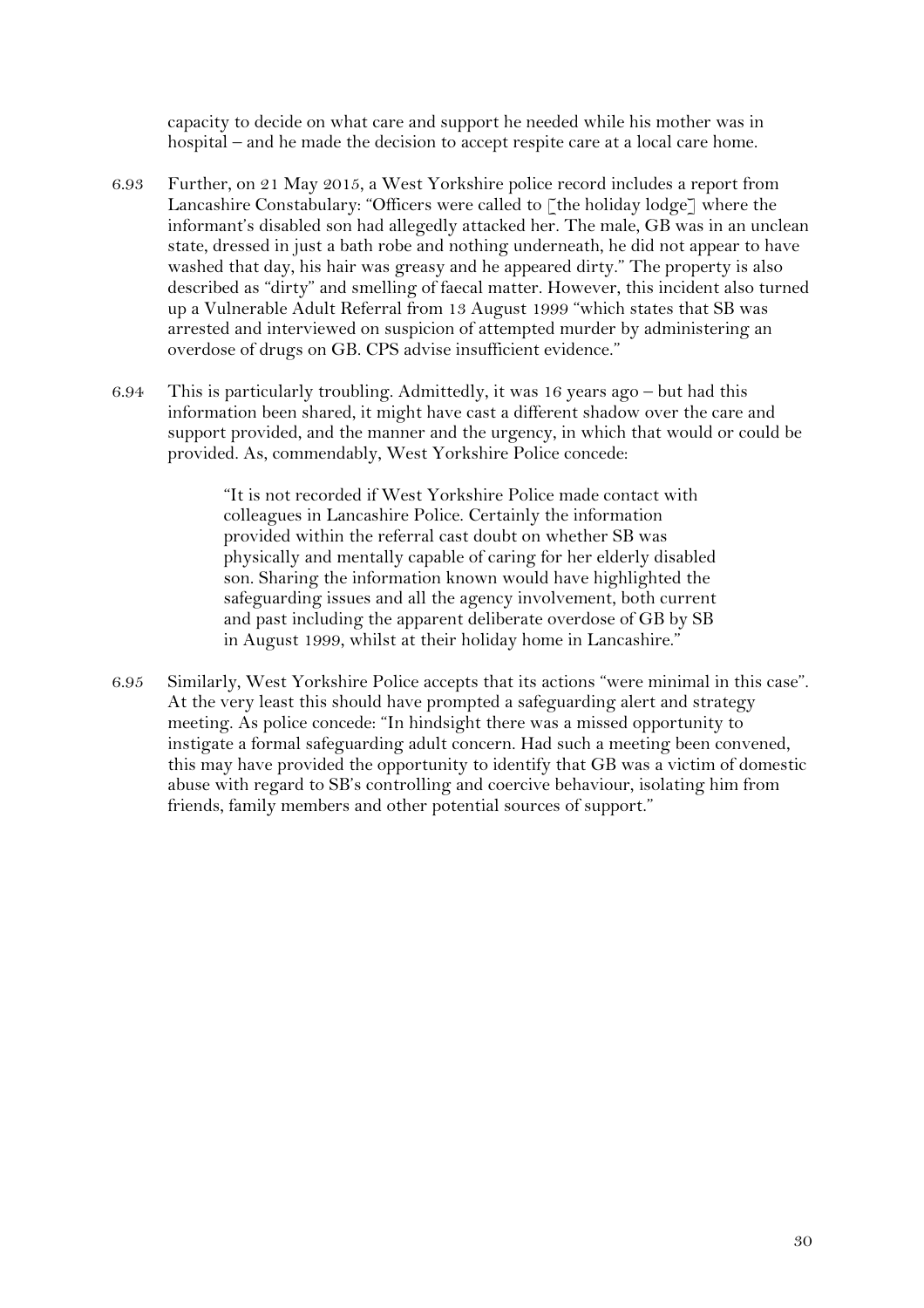#### **7 The lessons learnt**

- 7.1 Although there are a number of troubling moments in this case, there are also several positives that emerge. For instance, there are good examples of interagency working: police and Adult Social Care while investigating the potential fraud case; Airedale Hospital, Adult Social Care and the care home on GB's respite placement; good communication between Adult Social Care and the various home care agencies; and the community matron and social worker agreeing joint visits following a health integration meeting.
- 7.2 Similarly, the evidence shows that the Yorkshire Ambulance Service, the Fire Service, the hospital trusts and the GP practice – all interacted with GB in line with guidance and expected professional standards. The GP practice is particularly commended for being the one service which, over time, consistently sought to seek GB's views on matters, and, on all but one occasion (a delay caused by absence), responded in a timely, effective manner. Airedale Hospital also made its safeguarding referral in a timely and appropriate manner (although despite concerns about SB coping at home, seemingly did not question the plan to return GB home with SB).
- 7.3 It also pleasing that since the time of GB's death, agencies have not waited to be told how to progress but have taken on initiatives themselves. For example, West Yorkshire Police have provided database training to safeguarding staff. They have, since October 2017, been part of a Bradford multi-agency safeguarding hub (MASH). The team currently comprises an acting sergeant, one detective constable and three vulnerable victims' co-ordinators and is based in the same building with a local authority safeguarding co-ordinator and advanced practitioner.
- 7.4 As police explained to the review: "with the introduction of the Adult MASH, there is an opportunity for the Police to research and review Vulnerable Adult referrals received from the Local Authority online referral system or internally to West Yorkshire Police through a form 263 risk assessment. The referrals average at 11 per day. A multi-agency discussion is held twice daily and the results and actions are documented on Niche (*a police electronic record system*). Sharing information with our Partners and discussing each referral with Social Care should ensure that proportionate and effective safeguarding measures are implemented in respect of each referral. This should include the completion of PND (*police national database*) checks at the point of referral."
- 7.5 Following this, the West Yorkshire Police Strategic Safeguarding Board (20 October 2017) were informed that the National Steering Group have asked that PND be pushed within Forces, particularly highlighting what it can do for Safeguarding. In response (7 November 2017) a PND Masterclass was organised for managers and staff (a version of which may be filmed for on-line training purposes). The PND Manager has also attended divisional training days. Further PND training has also been delivered to the Safeguarding staff in January 2018.
- 7.6 Since April 2017, the district nursing and community matron services now have a standardised safeguarding adults template – to help record and share safeguarding concerns. Their "no access" policy has also been updated as has the safeguarding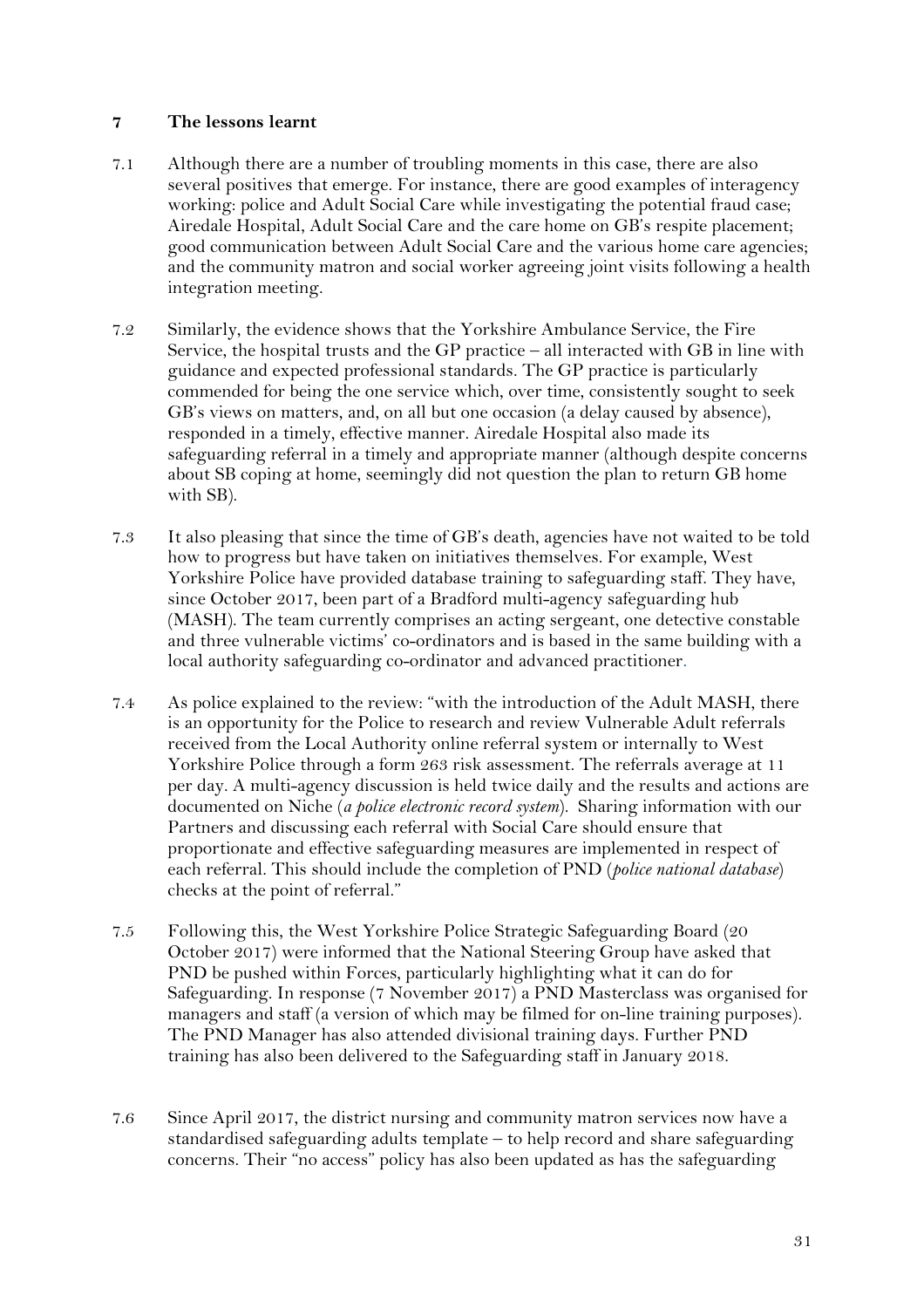training provided by the trust to include more centrally the principles of *Making Safeguarding Personal*.

- 7.7 All the above is to be commended.
- 7.8 In order to improve services and practice even more across all agencies, the review considers that more consistency is required in recognising or reacting to safeguarding concerns and potential issues of neglect – and more urgency or certainly more timeliness in doing so.
- 7.9 There also needs to be a greater understanding of safeguarding, the regional procedures and the principles of "Making Safeguarding Personal" across all agencies – but in particular Adult Social Care and West Yorkshire Police (although, as said, commendably, this has been and is being addressed). It is equally important to recognise the need to hold face-to-face multi-agency meetings where there are ongoing or unresolved safeguarding risks; and the need to consider how best to include sensitive historical information around safeguarding and how to best include this into current risk assessments or safeguarding enquiries.
- 7.10 There also needs to be a clearer, more consistent and evidenced-based understanding of mental capacity and best interests across all agencies. Workers should look to adopt a more analytical approach. This is of particular importance when trying to establish a person 's views, wishes and feelings when they have no capacity or their capacity is in doubt. Where mental capacity to make a particular decision is in doubt, a capacity assessment must take place, in line with the Mental Capacity Act (2015) Code of Practice. Equally, all reasonable efforts should be made to support individuals to achieve capacity and make their own decisions, before Best Interests decisions are made
- 7.11 While recognising the presumption of capacity, efforts should be made to confirm that capacity where doubt might exist and not be reliant on seemingly caring family members or advocates. Staff also need to have the confidence to record any doubts over capacity.
- 7.12 Therefore, there also needs to be a sharper awareness by staff of potential coercion and control by carers (even when this is perhaps unintentional) and a stronger professional curiosity. For example, exploring a person's aggression as a potential form of communication.
- 7.13 In light of this it is important for professionals to not readily accept carers' decisions to refuse care and support to a service user – however well-intentioned it may seem, without appropriate challenge. This should be particularly so where there are or have been concerns around coercion and control or carer stress or ability to care.
- 7.14 Recording clearly needs to be improved. All records should be relevant and meaningful – using a facts-analysis-judgement approach. When concerns are raised – it should be recorded clearly what was done (even if "no further action") in response to these and the rationale behind that response should be clear.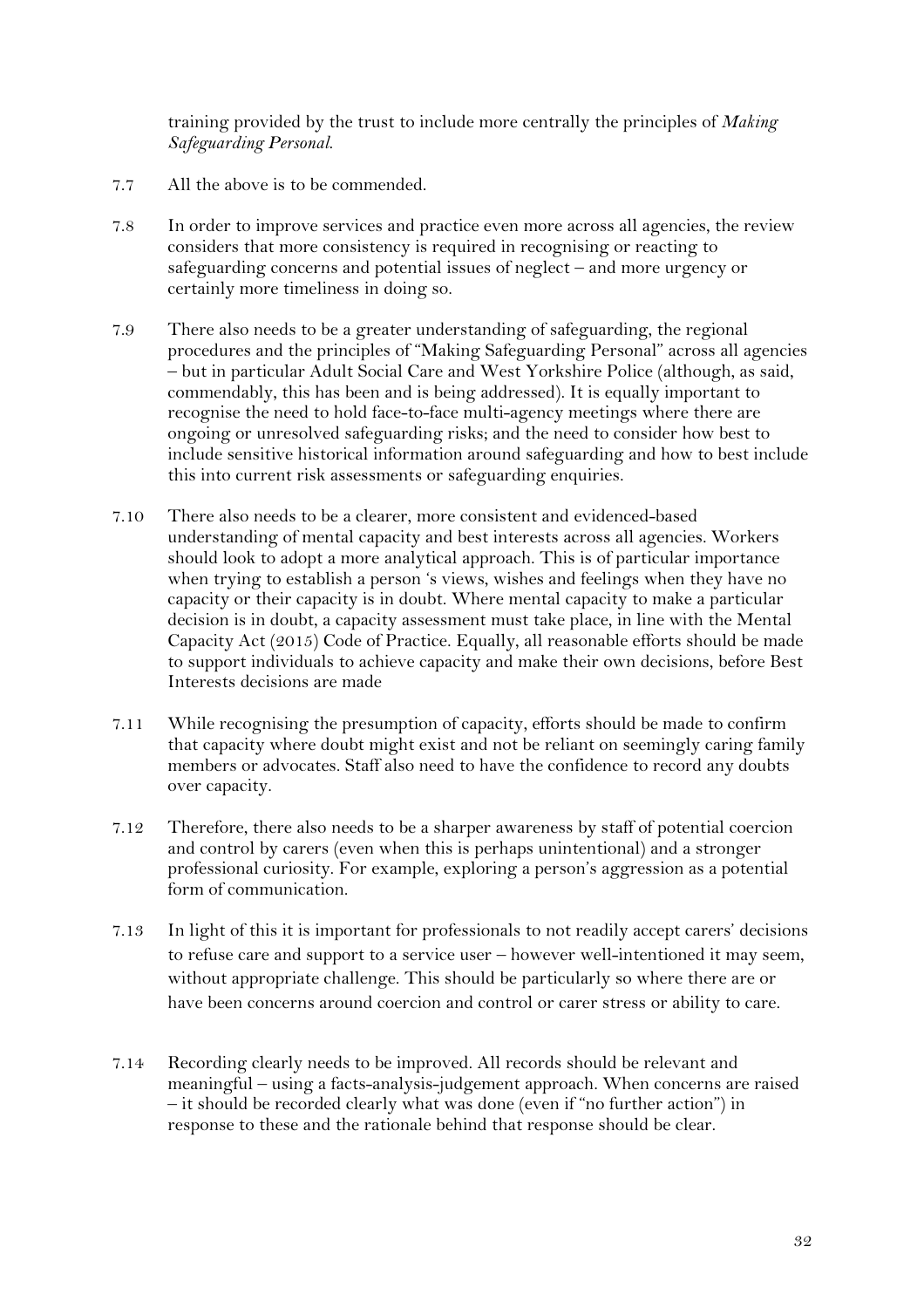- 7.15 The Safeguarding Adult Review panel for GB agreed that the following were the areas of learning. They recognised the importance of:
	- having up-to-date assessments and day-to-day involvement as part of the health and social care record;
	- making all reasonable efforts to explore the person's wishes whether or not they have mental capacity to make that particular decision;
	- staff understanding the need to explore the causes of a person's aggression as a potential form of communication;
	- "presumption of capacity" unless a capacity assessment can show the person lacks capacity to make that decision at that time;
	- the need to improve confidence among some professionals to carry out and record a capacity assessment where it is in doubt;
	- the need to make sure professionals, of all agencies, are meeting their duty under the Mental Capacity Act to make all reasonable efforts to support the person to achieve mental capacity, before making a Best Interests decision;
	- the need to improve agencies understanding of Independent Mental Capacity Advocate (IMCA) role in Best Interests decisions (for example, not being asked to make decisions);
	- not confusing the duty to "consult" and work collaboratively with deferring Best Interests decisions to carers without lawful authority;
	- not assuming that carers can always act as advocates for the person in their care;
	- considering aggressive, controlling and coercive behaviour towards care agency staff or other professional staff, and whether this is also experienced by the adult at risk;
	- remaining focused on the adult at risk, while trying to work collaboratively with carers and families;
	- recognising and considering the warning signs (and implications on the adult at risk) of carers or families refusing care or support and wanting to reduce care packages;
	- the benefit of calling face-to-face multi-agency meetings where there are ongoing and unresolved concerns about safeguarding risk;
	- considering the combined risks associated with domestic abuse (for example, coercion and control) when present with, for example, carer stress, mental illhealth and alcohol misuse;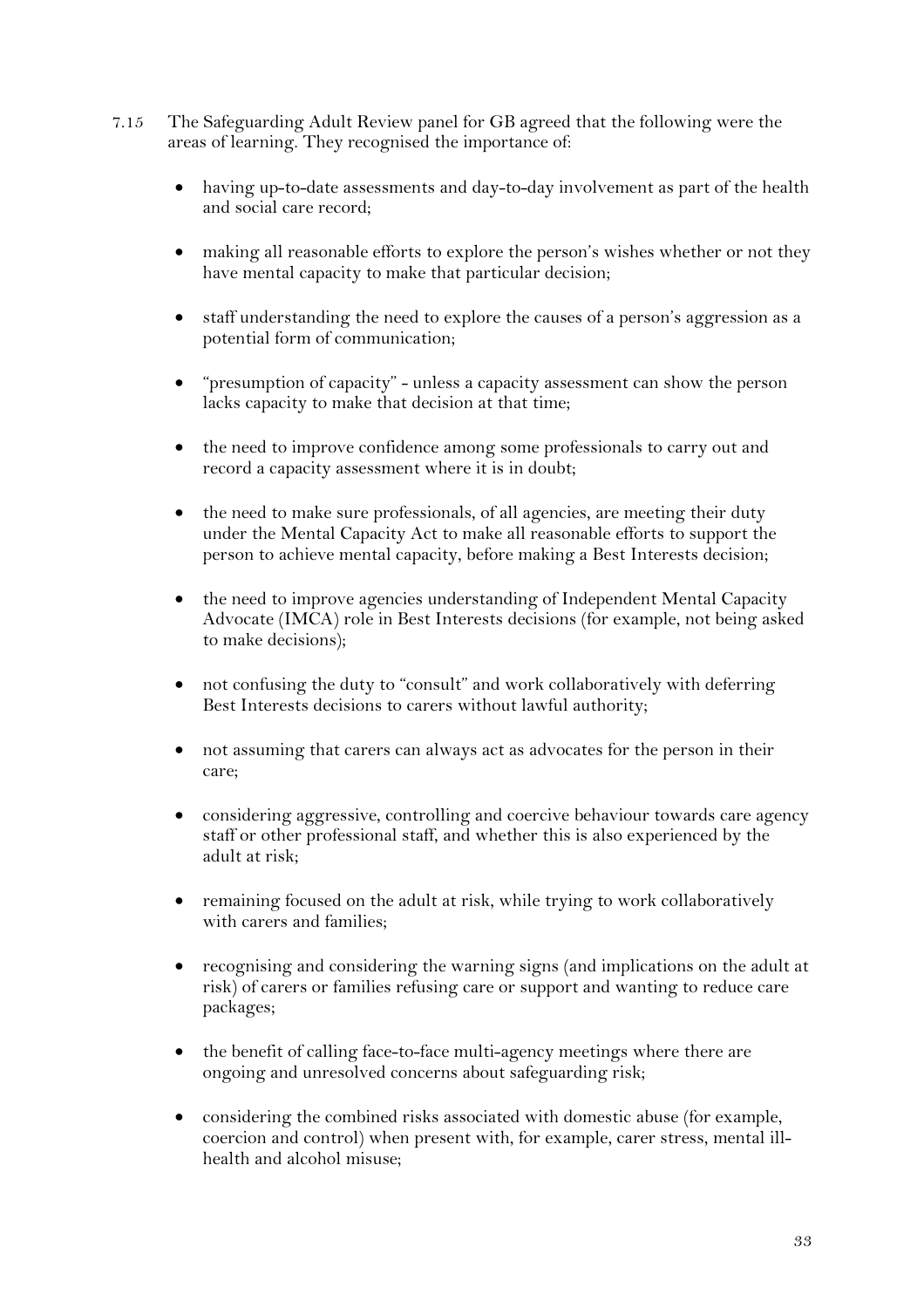- the need to consider how sensitive historical safeguarding information (for example, previous serious criminal allegations, even if unproven) may be incorporated into current risk assessments and safeguarding enquiries; and
- the most appropriate professional seeking the views and wishes of the adult at risk in a "safe space" before closing safeguarding enquiries.
- 7.16 Finally, as covered earlier, the process for this Safeguarding Adults Review (SAR) has simply taken too long. I recognise there have been changes in key personnel in the local authority (as the co-ordinating agency) which clearly has not helped. I also recognise the pressures in the everyday working lives of practitioners and agencies. But this is cold comfort to those outside of the professions (especially the family of GB) – and we need to understand and acknowledge this. And, crucially, we need to start thinking about what message this sends to families and the public. The local authority now has a policy and procedure for SARs – which is a good start but even this appears lengthy and process-driven. In my view, these type of reviews need to cover all the relevant issues, but should do so in a sharper, outcome-focused and solution-focused way.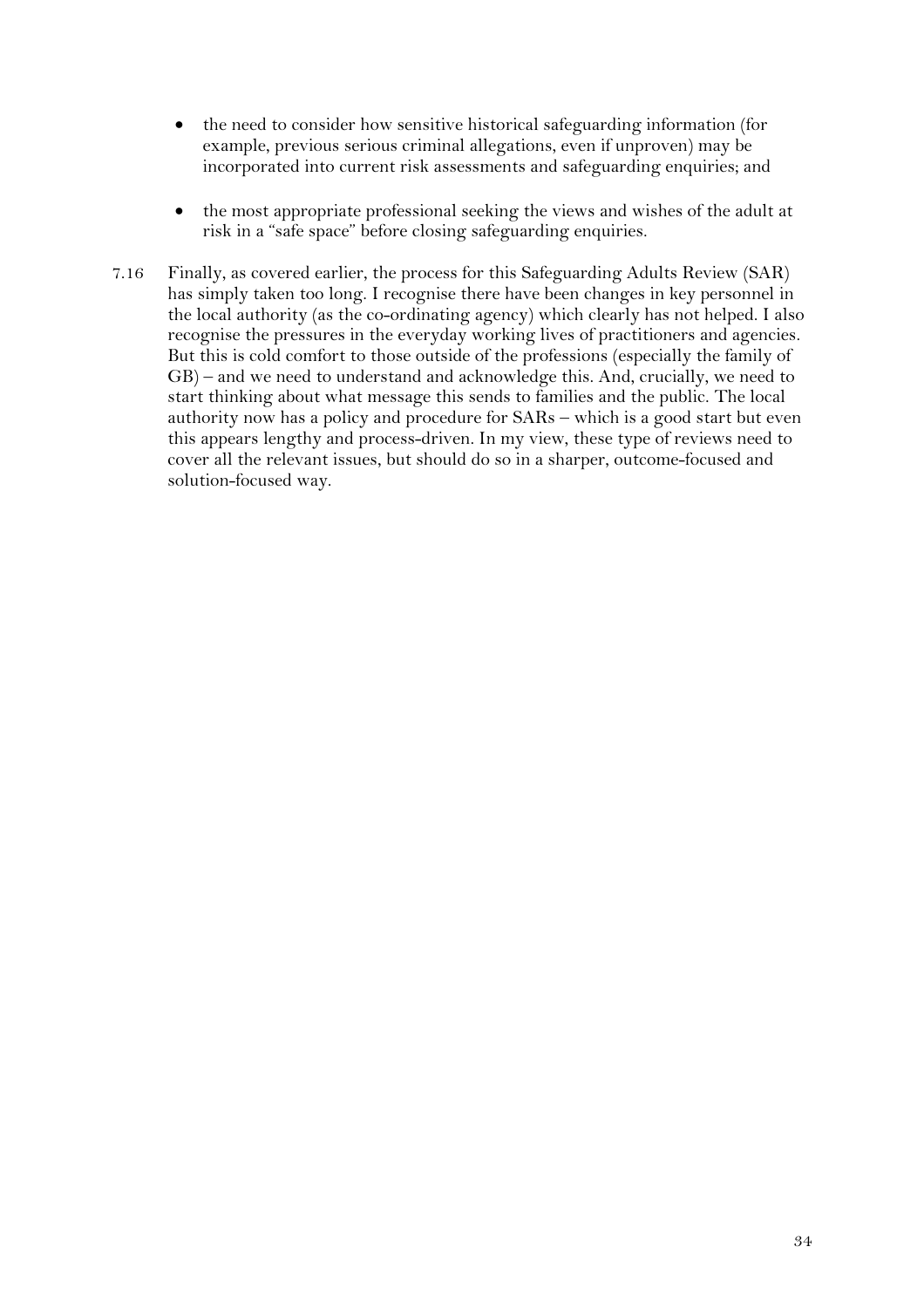#### **8 Family's views**

- 8.1 As GB's daughters we welcome the report. We think it covers well the events leading up to the death of our dad. However, for us, it does raise some questions.
- 8.2 Although we were estranged from GB, we were aware growing up there that we were part of unconventional family dynamic. SB purposely excluded all family contact and input with GB. We were also aware – and this was confirmed in the coroner's report as well as the SAR – of SB's erratic behaviour, not least through her drinking. SB was a strong woman and who had the personality to change - and would seem perfectly fine when people called to the house. She would be sober and everything would undoubtedly be in its place. The house was big and nice – so who would suspect anything? We are also further concerned that she seemed to keep money in her account that was supposed to have been used to pay for more care for GB.
- 8.3 For us, the evidence also points towards SB's often low mood and the many references to SB's seemingly struggling to cope.
- 8.4 We have these questions:
	- Why was it accepted that SB was the only family member that could care for or cared about GB? Why wasn't an effort made to contact the other family members? We would have been willing to help if we could.
	- It seemed that the social workers accepted SB's "public face" and that everything was fine. Why did they always book their visits so SB could be ready for them? If they had called unannounced they may have found the situation very different. Why did they not scratch below the surface?
	- Care packages repeatedly failed. How many times must things fall apart before it flags up concerns about how SB was managing GB's care? Also carers, at times, were unable to get in (this also happened the day before the fire). What is the reporting procedure about this? Who should be following this up?
	- Given the SAR, it does seem there were strong signs that things were not right – why did workers and carers not spot what seemed very obvious?
	- If SB did have money in her account that should have been used for care for GB why wasn't this monitored? How is this checked?
	- It is unclear whether GB had capacity some say he did, others he did not. Even where capacity was accepted, how could GB know he was being looked after well by SB – he had nothing to compare it with?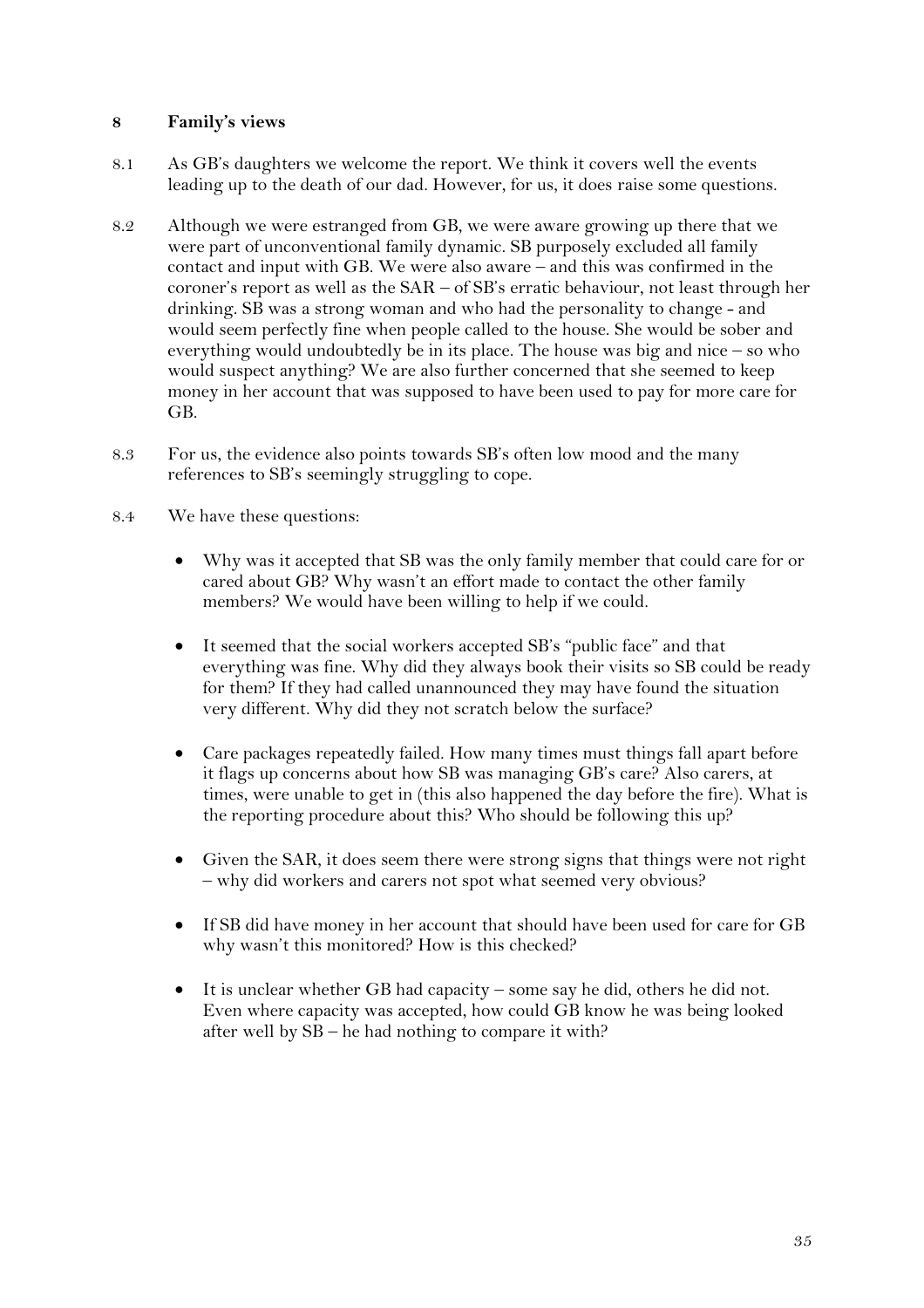#### **9 Recommendations**

- 9.1 I believe this review has drawn together and highlighted some broad themes that should improve safeguarding practice in the Bradford area, focusing on:
	- having a powerful understanding of *Making Safeguarding Personal*;
	- approaching consistently issues of mental capacity and Best Interests awareness and decisions;
	- finding a safe place for adults at risk to talk to find out their wishes and feelings, even where capacity is doubted or conflicted;
	- promoting consistent professional curiosity even where things have always been or have always seemed to be fine;
	- encouraging managers to challenge practice and positively use reflective supervision to get the best awareness, analysis and judgement out of their staff; and
	- sharpening up recording skills.
- 9.2 This review respectfully requests the Bradford Safeguarding Adults Board and its partner agencies consider the following recommendations. In doing so, the Board and each agency might consider a variety of methods to achieve these recommendations. For example, holding a learning event where the good practice highlighted and suggestions for improving practice can be shared with managers and practitioners alike. Naturally, other methods, such as training and raising awareness through targeted publicity, procedures, guidance, leaflets and so on could be included. It is also crucial that whatever actions *are* taken that the impact of those actions is monitored to assess their effectiveness – and that the results of that monitoring process are shared widely to all relevant agencies and staff.
- 9.3 In the spirit of learning lessons, it is recommended that The Board and its partner agencies consider:
	- through its multi-agency procedures and practice how to encourage a more consistent approach to safeguarding concerns and potential issues of neglect, and to better raise understanding of the principles of *Making Safeguarding Personal* and embed this in everyday practice;
	- introducing a standard practice initiative to make sure that multi-agency faceto-face meetings are suggested (by any agency) where there are ongoing or unresolved safeguarding issues or concerns;
	- improving the consistency of practice in providing evidence-based capacity and Best Interests decisions that include the wishes and feelings of the adult at risk, especially where they lack capacity or their capacity is doubted or fluctuating;